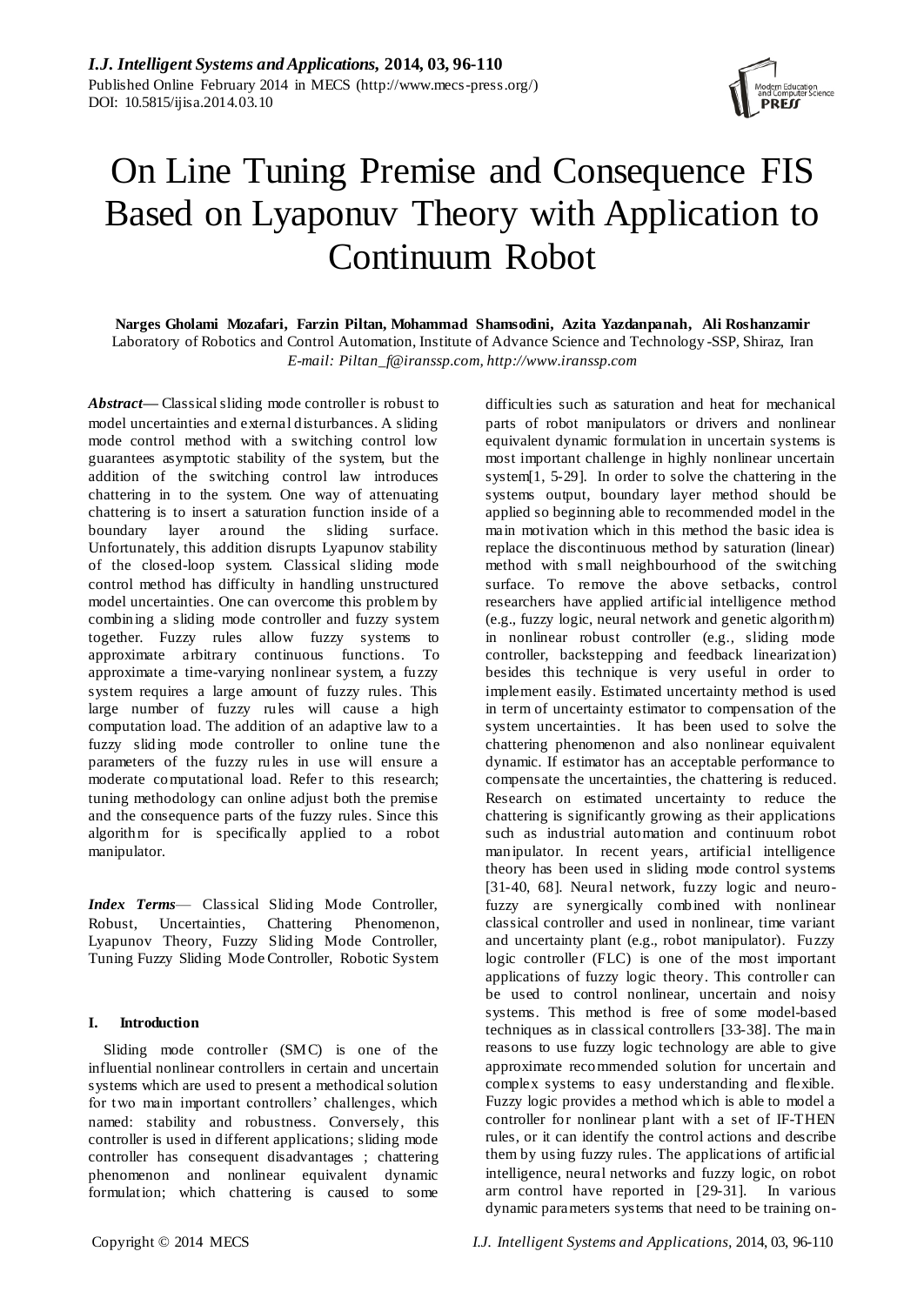line tuneable gain control methodology is used. On-line tuneable control methodology can be classified into two main groups, namely, traditional adaptive method and fuzzy adaptive method. Fuzzy adaptive method is used in systems which want to training parameters by expert knowledge. Traditional adaptive method is used in systems which some dynamic parameters are known. In this research in order to solve disturbance rejection and uncertainty dynamic parameter, on-line tuneable method is applied to artificial sliding mode controller.

Continuum robot manipulator is collection of links that connect to each other by joints, these joints can be revolute and prismatic that revolute joint has rotary motion around an axis and prismatic joint has linear motion around an axis. Each joint provides one or more degrees of freedom (DOF). From the mechanical point of view, continuum robot manipulator is divided into two main groups, which called; serial robot links and parallel robot links. In serial continuum robot manipulator, links and joints is serially connected between base and final frame (end-effector). Parallel continuum robot manipulators have many legs with some links and joints, where in these robot manipulators base frame has connected to the final frame. Most of continuum robots are serial links, which in serial robot manipulator the axis of the first three joints has a known as major axis, these axes show the position of endeffector, the axis number four to six are the minor a xes that use to calculate the orientation of end-effector, at last the axis number seven to  $n$  use to avoid the bad situation. Kinematics is an important subject to find the relationship between rigid bodies (e.g., position and orientation) and end-effector in robot manipulator. The mentioned topic is very important to describe the three areas in continuum robot manipulator: practical application, dynamic part, and control purposed therefore kinematics play important role to design accurate controller for robot manipulators. Continuum robot manipulator kinematics is divided into two main groups: forward kinematics and inverse kinematics where forward kinematics is used to calculate the position and orientation of end-effector with given joint parameters (e.g., joint angles and joint displacement) and the activated position and orientation of endeffector calculate the joint variables in Inverse Kinematics[1]. Dynamic modeling of robot manipulators is used to describe the behavior of robot manipulator, design of model based controller, and for simulation. The dynamic modeling describes the relationship between joint motion, velocity, and accelerations to force/torque or current/voltage and also it can be used to describe the particular dynamic effects (e.g., inertia, coriolios, centrifugal, and the other parameters) to behavior of system[1]. The OCTARM continuum robot serially links robot manipulator has a nonlinear and uncertain dynamic parameters serial link 6 degrees of freedom (DOF) continuum robot manipulator.

Even though, sliding mode controller is used in wide range areas but, pure it has chattering problem and nonlinear dynamic part challenges. On the other hand, fuzzy logic controller has been used for nonlinear and uncertain systems controlling. Conversely pure fuzzy logic controller (FLC) works in many areas, it cannot guarantee the basic requirement of stability and acceptable performance. Although both SMC and FLC have been applied successfully in many applications but they have some limitations. The boundary layer method is used to reduce or eliminate the chattering and proposed fuzzy Lyapunov estimator method focuses on substitution fuzzy logic system instead of dynamic nonlinear equation to implement easily and avoid mathematical model base controller. To reduce the effect of uncertainty in proposed method, novel antecedent and consequent adaptive method is applied to fuzzy sliding mode controller in robot manipulator. The main goal is to design a novel fuzzy adaptive fuzzy estimation sliding mode methodology which applied to robot manipulator with easy to design and implement. Robot manipulator has nonlinear dynamic and uncertain parameters consequently; following objectives have been pursuit in the mentioned research: To develop a chattering in a position pure variable structure controller against uncertainties, to design and implement a Lyapunov fuzzy structure variable controller in order to solve the equivalent problems with minimum rule base and finally to develop a position fuzzy (antecedent and consequent) adaptive fuzzy estimation sliding mode controller in order to solve the disturbance rejection and reduce the computation load.

This paper is organized as follows:

In section 2, detail of dynamic equation of continuum robot arm, introduced the sliding mode controller and fuzzy logic theory are presented. Detail of tuning methodology which online adjusted both the premise and the consequence parts of the fuzzy rules is presented in section 3. In section 4, the simulation result is presented and finally in section 5, the conclusion is presented.

# **II. Theory**

**Dynamic Modeling of Continuum Robot:** The Continuum section analytical model developed here consists of three modules stacked together in series. In general, the model will be a more precise replication of the behavior of a continuum arm with a greater of modules included in series. However, we will show that three modules effectively represent the dynamic behavior of the hardware, so more complex models are not motivated. Thus, the constant curvature bend exhibited by the section is incorporated inherently within the model. The model resulting from the application of Lagrange's equations of motion obtained for this system can be represented in the form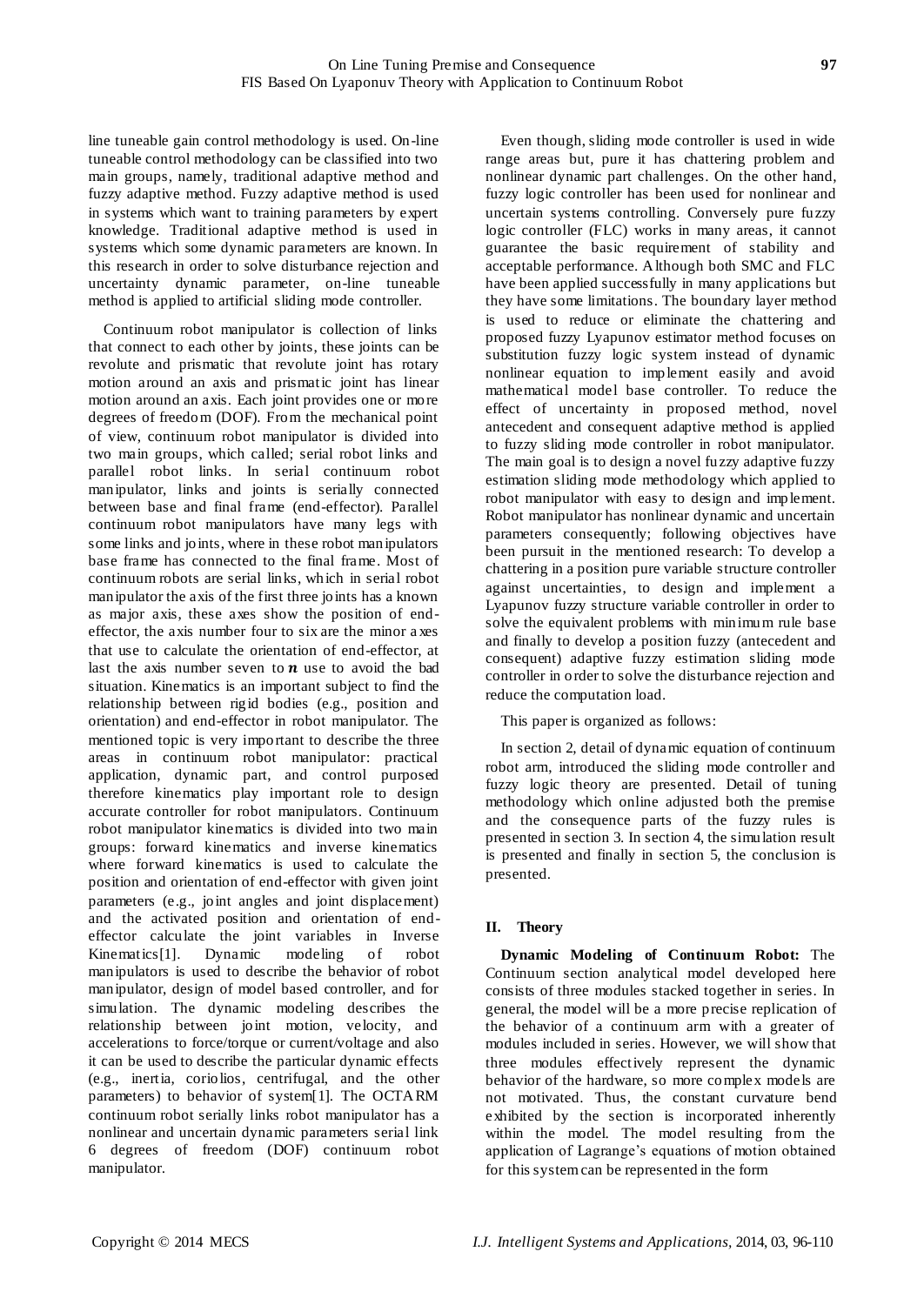$$
F_{coeff} \underline{\tau} = D\left(\underline{q}\right)\underline{\ddot{q}} + C\left(\underline{q}\right)\underline{\dot{q}} + G\left(\underline{q}\right) \tag{1}
$$

where  $\tau$  is a vector of input forces and q is a vector of generalized co-ordinates. The force coefficient matrix  $F_{coeff}$  transforms the input forces to the generalized forces and torques in the system. The inertia matrix, is composed of four block matrices. The block matrices that correspond to pure linear accelerations and pure angular accelerations in the system (on the top left and on the bottom right) are symmetric. The matrix  $C$ contains coefficients of the first order derivatives of the generalized co-ordinates. Since the system is nonlinear, many elements of  $C$  contain first order derivatives of the generalized co-ordinates. The remaining terms in the dynamic equations resulting from gravitational potential energies and spring energies are collected in the matrix  $G$ . The coefficient matrices of the dynamic equations are given below,

$$
\text{Fcoeff} = \begin{bmatrix} 1 & 1 & \cos(\theta_1) & \cos(\theta_1 + \theta_2) & \cos(\theta_1 + \theta_2) \\ 0 & 0 & 1 & 1 & \cos(\theta_2) & \cos(\theta_2) \\ 0 & 0 & 0 & 0 & 1 & 1 \\ 1/2 & -1/2 & 1/2 & -1/2 & 1/2 + s_2 \sin(\theta_2) & -1/2 + s_2 \sin(\theta_2) \\ 0 & 0 & 1/2 & -1/2 & 1/2 & -1/2 \\ 0 & 0 & 0 & 0 & 1/2 & -1/2 \end{bmatrix} \tag{2}
$$

$$
D (q) = \n\begin{bmatrix}\nm_1 + m_2 & m_2 \cos(\theta_1) & m_3 \cos(\theta_1 + \theta_2) & -m_2 s_2 \sin(\theta_1) & -m_3 s_3 \sin(\theta_1 + \theta_2) & 0 \\
+m_3 & +m_3 \cos(\theta_1) & m_3 \cos(\theta_1 + \theta_2) & -m_3 s_3 \sin(\theta_1 + \theta_2) & -m_3 s_3 \sin(\theta_1 + \theta_2) & 0 \\
+m_2 \cos(\theta_1) & m_2 + m_3 & m_3 \cos(\theta_2) & -m_3 s_3 \sin(\theta_2) & -m_3 s_3 \sin(\theta_2) & 0 \\
m_3 \cos(\theta_1 + \theta_2) & m_3 \cos(\theta_2) & m_3 & m_3 s_3 \sin(\theta_2) & 0 & 0 \\
-m_2 s_2 \sin(\theta_1) & -m_3 s_3 \sin(\theta_1) & -m_3 s_3 \sin(\theta_2) & m_3 s_2 \sin(\theta_2) & +I_3 + m_3 s_2^2 + m_3 s_3^2 & I_2 + m_3 s_3^2 + I_3 & I_3 \\
-m_3 s_3 \sin(\theta_1 + \theta_2) & -m_3 s_3 \sin(\theta_2) & 0 & I_2 + m_3 s_3^2 + I_3 & I_2 + m_3 s_3^2 + I_3 & I_3 \\
-m_3 s_3 \sin(\theta_1 + \theta_2) & -m_3 s_3 \sin(\theta_2) & 0 & I_2 + m_3 s_3^2 + I_3 & I_2 + m_3 s_3^2 + I_3 & I_3 \\
m_3 & 0 & 0 & I_3 & I_3 & I_3\n\end{bmatrix}
$$

**(4)**

**(3)**

$$
C(q) = \n\begin{bmatrix}\n& -m_2 s_2 & cos(\theta_1)(\theta_1) & -m_2 s_2 \\
& cos(\theta_1)(\theta_1) & -2m_2 sin(\theta_1)\theta_1 & -2m_3 sin(\theta_1 + \theta_2) & +(1/2)(c_{11} + c_{21}) & -m_3 s_3 sin(\theta_1 + \theta_2) & 0 \\
& cos(\theta_1 + \theta_2) & -m_3 s_3 & -cos(\theta_1)(\theta_1) & -m_3 s_3 sin(\theta_1 + \theta_2) & 0 \\
& -m_3 s_3 & -2m_3 sin(\theta_2) & -m_3 s_3 & -2m_3 s_3 \\
& cos(\theta_1 + \theta_2)(\theta_1) & -m_3 s_3 & 0 & -m_3 s_3 \\
& & -2m_3 sin(\theta_2) & c_{12} + c_{22} & cos(\theta_2)(\theta_1) & -m_3 s_3 \\
& & -m_3 s_3 & -m_3 s_3 & -m_3 s_3 \\
& & -m_3 s_3 & -m_3 s_3 & -m_3 s_3 \\
& & -m_3 s_3 & -m_3 s_3 & -2m_3 s_3 & -2m_3 s_3 & -2m_3 s_3 \\
& & -m_3 s_3 & -2m_3 s_3 & -2m_3 s_3 & -2m_3 s_3 & -2m_3 s_3 & -2m_3 s_3 \\
& & & -m_3 s_3 & -2m_3 s_3 & -2m_3 s_3 & -2m_3 s_3 & -2m_3 s_3 & -2m_3 s_3 & -2m_3 s_3 & -2m_3 s_3 & -2m_3 s_3 & -2m_3 s_3 & -2m_3 s_3 & -2m_3 s_3 & -2m_3 s_3 & -2m_3 s_3 & -2m_3 s_3 & -2m_3 s_3 & -2m_3 s_3 & -2m_3 s_3 & -2m_3 s_3 & -2m_3 s_3 & -2m_3 s_3 & -2m_3 s_3 & -2m_3 s_3 & -2m_3 s_3 & -2m_3 s_3 & -2m_3 s_3 & -2m_3 s_3 & -2m_3 s_3 & -2m_3 s_3 & -2m_3 s_3 & -2m_3 s_3 & -2m_3 s_3 & -2m_3 s_3 & -2m_
$$

 $\sim$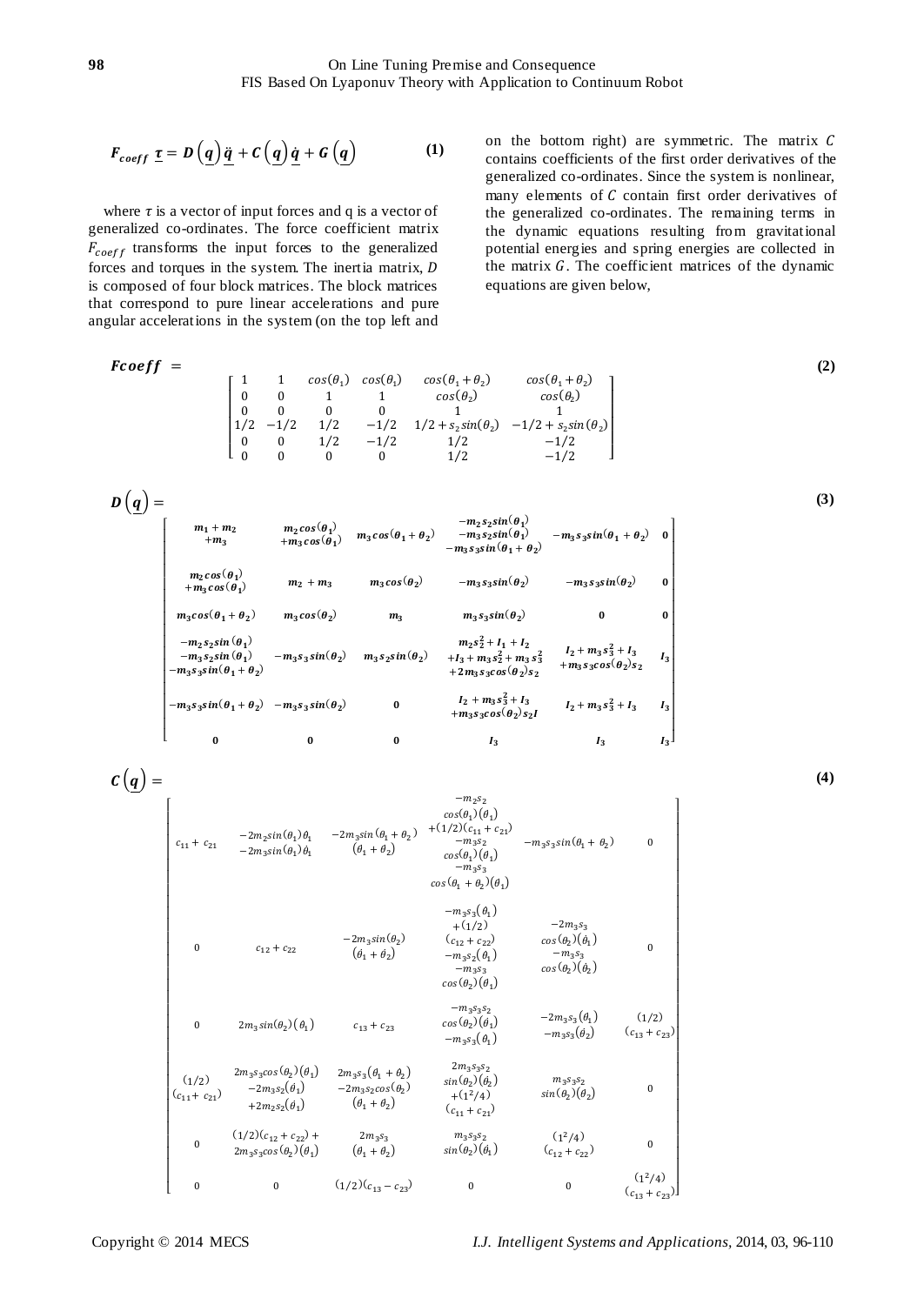$$
G(q) = \n-m_1 g - m_2 g + k_{11} (s_1 + (1/2)\theta_1 - s_{01}) + k_{21} (s_1 - (1/2)\theta_1 - s_{01}) - m_3 g
$$
\n
$$
-m_2 g \cos(\theta_1) + k_{12} (s_2 + (1/2)\theta_2 - s_{02}) + k_{22} (s_2 - (1/2)\theta_2 - s_{02}) - m_3 g \cos(\theta_1)
$$
\n
$$
-m_3 g \cos(\theta_1 + \theta_2) + k_{13} (s_3 + (1/2)\theta_3 - s_{03}) + k_{23} (s_3 - (1/2)\theta_3 - s_{03})
$$
\n
$$
m_2 s_2 g \sin(\theta_1) + m_3 s_3 g \sin(\theta_1 + \theta_2) + m_3 s_2 g \sin(\theta_1) + k_{11} (s_1 + (1/2)\theta_1 - s_{01}) (1/2)
$$
\n
$$
+ k_{21} (s_1 - (1/2)\theta_1 - s_{01}) (-1/2)
$$
\n
$$
m_3 s_3 g \sin(\theta_1 + \theta_2) + k_{12} (s_2 + (1/2)\theta_2 - s_{02}) (1/2) + k_{22} (s_2 - (1/2)\theta_2 - s_{02}) (-1/2)
$$
\n
$$
k_{13} (s_3 + (1/2)\theta_3 - s_{03}) (1/2) + k_{23} (s_3 - (1/2)\theta_3 - s_{03}) (-1/2)
$$
\n(1)

**Sliding mode controller (S MC)**: SMC is a powerful nonlinear controller which has been analyzed by many researchers especially in recent years. This theory was first proposed in the early 1950 by Emelyanov and several co-workers and has been extensively developed since then with the invention of high speed control devices [2]. The main reason to opt for this controller is its acceptable control performance in wide range and solves two most important challenging topics in control which names, stability and robustness [7, 17-20]. Sliding mode control theory for control of robot manipulator was first proposed in 1978 by Young to solve the set point problem ( $\dot{q}_d = 0$ ) by discontinuous method in the following form [19, 3];

$$
\tau_{(q,t)} = \begin{cases} \tau_i^+(q,t) & \text{if } S_i > 0\\ \tau_i^-(q,t) & \text{if } S_i < 0 \end{cases} \tag{6}
$$

where  $S_i$  is sliding surface (switching surface),  $i = 1, 2, \dots, n$  for *n*-DOF robot manipulator,  $\tau_i(q, t)$ is the  $i^{th}$  torque of joint. Sliding mode controller is divided into two main sub controllers: discontinues controller( $\tau_{dis}$ ) and equivalent controller( $\tau_{eq}$ ).

Robot manipulators are one of the highly nonlinear and uncertain systems which caused to needed to robust controller. This section provides introducing the formulation of sliding mode controller to robot manipulator based on [1, 6]Consider a nonlinear single input dynamic system of the form [6]:

$$
x^{(n)} = f(\vec{x}) + b(\vec{x})u \tag{7}
$$

Where u is the vector of control input,  $x^{(n)}$  is the  $n^t$ derivation of  $x$ ,  $x = [x, \dot{x}, \ddot{x}, \dots, x^{(\hat{n}-1)}]^T$  is the state vector,  $f(x)$  is unknown or uncertainty, and  $b(x)$  is of known *sign* function. The control problem is truck to the desired state;  $x_d = [x_d, \dot{x}_d, \dot{x}_d, ..., x_d^{(n-1)}]^T$ , and have an acceptable error which is given by:

$$
\widetilde{x} = x - x_d = [\widetilde{x}, \dots, \widetilde{x}^{(n-1)}]^T
$$
 (8)

A time-varying sliding surface  $s(x, t)$  is given by the following equation:

$$
s(x,t) = \left(\frac{d}{dt} + \lambda\right)^{n-1} \widetilde{x} = 0 \tag{9}
$$

where  $\lambda$  is the positive constant. To further penalize tracking error integral part can be used in sliding surface part as follows:

$$
s(x,t) = \left(\frac{d}{dt} + \lambda\right)^{n-1} \left(\int_0^t \widetilde{x} \, dt\right) = 0 \tag{10}
$$

The main target in this methodology is kept the sliding surface slope  $s(x, t)$  near to the zero. Therefore, one of the common strategies is to find input  $U$  outside of  $s(x,t)$ .

$$
\frac{1}{2}\frac{d}{dt}s^2(x,t) \le -\zeta|s(x,t)|\tag{11}
$$

where  $\zeta$  is positive constant and in equation (11) forces tracking trajectories is towards sliding condition.

If 
$$
S(0) > 0 \rightarrow \frac{d}{dt} S(t) \le -\zeta
$$
 (12)

To eliminate the derivative term, it is used an integral term from t=0 to t= $t_{reach}$ 

$$
\int_{t=0}^{t=t_{reach}} \frac{d}{dt} S(t) \le - \int_{t=0}^{t=t_{reach}} \eta \to
$$
\n
$$
S(t_{reach}) - S(0) \le -\zeta(t_{reach} - 0)
$$
\n(13)

Where  $t_{reach}$  is the time that trajectories reach to the sliding surface so, suppose  $S(t_{reach} = 0)$  defined as

$$
0 - S(0) \le -\eta(t_{reach}) \to t_{reach} \le \frac{S(0)}{\zeta}
$$
 (14)

and

$$
if S(0) < 0 \to 0 - S(0) \le -\eta(t_{reach}) \to (15)
$$
  

$$
S(0) \le -\zeta(t_{reach}) \to t_{reach} \le \frac{|S(0)|}{\eta}
$$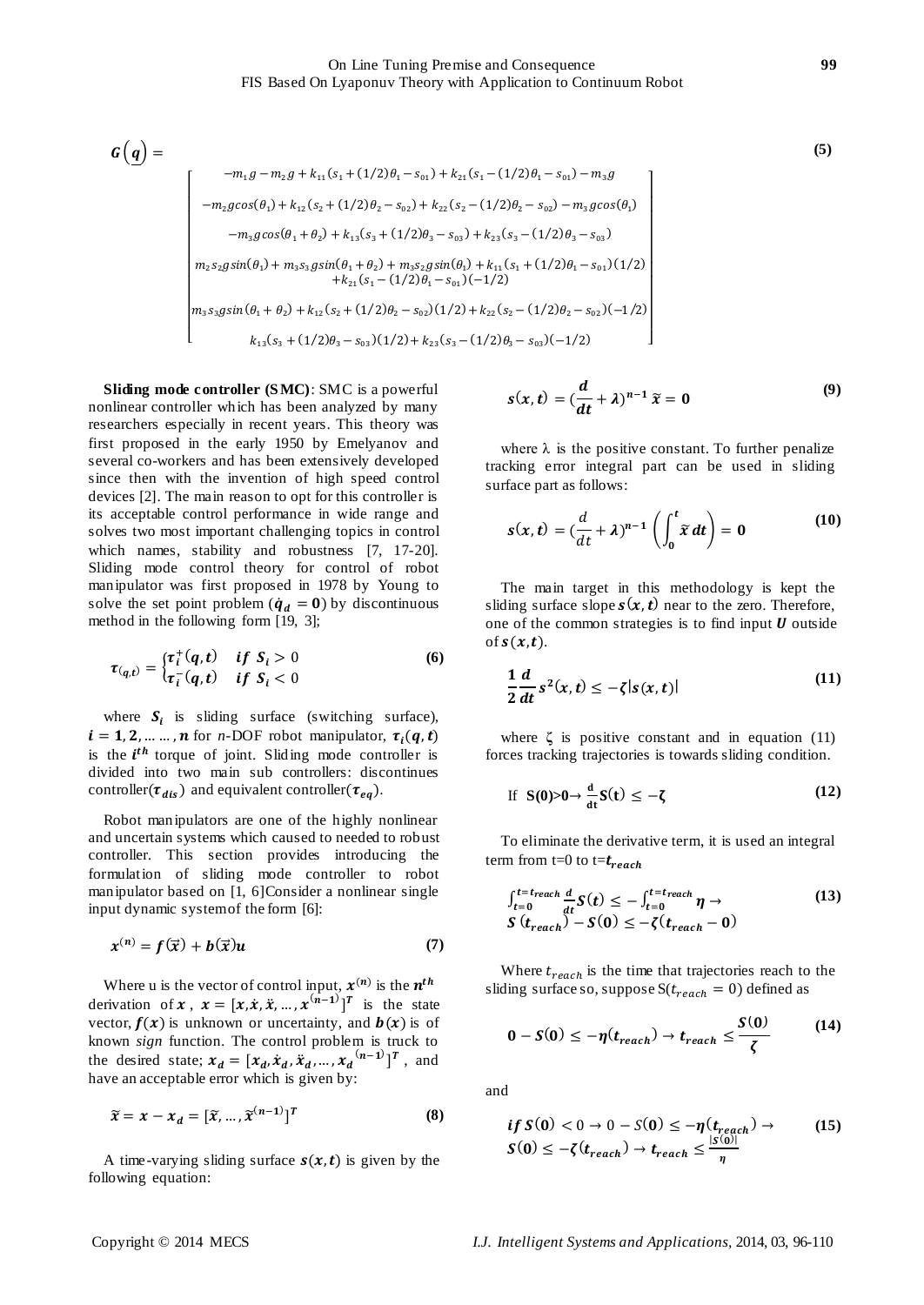Equation (15) guarantees time to reach the sliding surface is smaller than  $\frac{|S(0)|}{\tau}$  $rac{1}{\zeta}$  since the trajectories are outside of  $S(t)$ .

$$
if S_{t_{reach}} = S(0) \rightarrow error(x - x_d) = 0 \qquad (16)
$$

suppose S is defined as

$$
s(x,t) = \left(\frac{d}{dt} + \lambda\right) \quad \tilde{x}
$$
  
=  $(\dot{x} - \dot{x}_d) + \lambda(x - x_d)$  (17)

The derivation of S, namely,  $\dot{S}$  can be calculated as the following;

$$
\dot{S} = (\ddot{x} - \ddot{x}_d) + \lambda(\dot{x} - \dot{x}_d)
$$
 (18)

suppose the second order system is defined as;

$$
\ddot{x} = f + u \rightarrow \dot{S} = f + U - \ddot{x}_d + \lambda(\dot{x} - \dot{x}_d)
$$
 (19)

Where  $f$  is the dynamic uncertain, and also since  $S = 0$  and  $\dot{S} = 0$ , to have the best approximation ,  $\hat{U}$  is defined as

$$
\hat{U} = -\hat{f} + \ddot{x}_d - \lambda(\dot{x} - \dot{x}_d)
$$
 (20)

A simple solution to get the sliding condition when the dynamic parameters have uncertainty is the switching control law:

$$
U_{dis} = \hat{U} - K(\vec{x}, t) \cdot \text{sgn}(s) \tag{21}
$$

where the switching function  $sgn(S)$  is defined as

$$
sgn(s) = \begin{cases} 1 & s > 0 \\ -1 & s < 0 \\ 0 & s = 0 \end{cases}
$$
 (22)

and the  $K(\vec{x}, t)$  is the positive constant. Suppose by (21) the following equation can be written as,

$$
\frac{1}{2}\frac{d}{dt}s^{2}(x,t) = S \cdot S = [f - \hat{f} - Ksgn(s)] \cdot (23)
$$
  

$$
S = (f - \hat{f}) \cdot S - K|S|
$$

and if the equation (22) instead of (23) the sliding surface can be calculated as

$$
s(x,t) = \left(\frac{d}{dt} + \lambda\right)^2 \left(\int_0^t \widetilde{x} dt\right) = (\dot{x} - \dot{x}_d) + (24)
$$
  
2 $\lambda(\dot{x} - \dot{x}_d) - \lambda^2(x - x_d)$ 

in this method the approximation of  $U$  is computed as

$$
\hat{U} = -\hat{f} + \ddot{x}_d - 2\lambda(\dot{x} - \dot{x}_d) + \lambda^2(x - x_d)
$$
 (25)

Therefore the switching function  $sgn(S)$  is added to the control law as

$$
U = K(\vec{x}, t) \cdot \text{Sgn}(S) \tag{26}
$$

Based on above discussion, the control law for a multi degrees of freedom robot manipulator is written as:

$$
\tau = \tau_{eq} + \tau_{dis} \tag{27}
$$

Where, the model-based component  $\tau_{eq}$  is the nominal dynamics of systems and  $\tau_{eq}$  can be calculate as follows:

$$
\tau_{eq} = [D^{-1}(f + C + G) + S]D \qquad (28)
$$

and  $\tau_{dis}$  is computed as;

$$
\tau_{dis} = K \cdot \text{Sgn}(S) \tag{29}
$$

The control output can be written as;

$$
\tau = \tau_{eq} + K \cdot \text{Sgn}(S) \tag{30}
$$

By (29) and (30) the sliding mode control of robot manipulator is calculated as;

$$
\tau = [D^{-1}(f + C + G) + S]D + K \cdot \text{Sgn}(S) \tag{31}
$$

The Lyapunov formulation can be written as follows,

$$
V = \frac{1}{2}S^T \cdot D \cdot S \tag{32}
$$

The derivation of  $V$  can be determined as,

$$
\dot{V} = \frac{1}{2}S^T \cdot \dot{D} \cdot S + S^T \cdot D\dot{S} \tag{33}
$$

The dynamic equation of robot manipulator can be written based on the sliding surface as

$$
D\dot{S} = -VS + D\dot{S} + VS + G - \tau \tag{34}
$$

it is assumed that

$$
S^T(D-2V)S=0
$$
 (35)

by substituting (34) in (33)

$$
\dot{V} = \frac{1}{2}S^{T}\dot{D}S - S^{T}VS + S^{T}(D\dot{S} + VS + G - \tau)
$$
  
\n
$$
\tau) = S^{T}(D\dot{S} + VS + G - \tau)
$$
\n(36)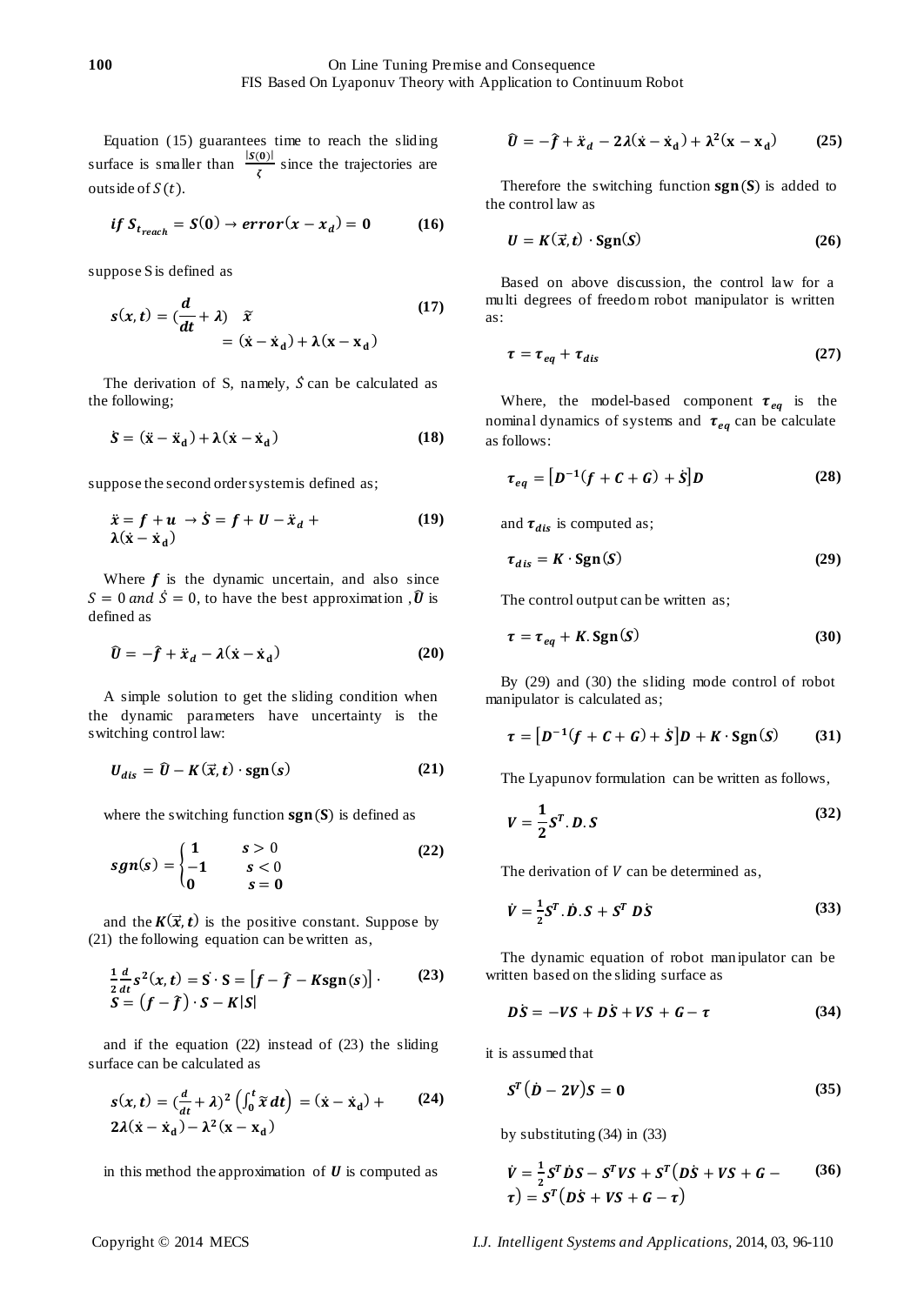Suppose the control input is written as follows

$$
\hat{\tau} = \hat{\tau_{eq}} + \hat{\tau_{dis}} = [\hat{D^{-1}}(\hat{V} + \hat{G}) + S]\hat{D} +
$$
  
K.sgn(S) + K<sub>v</sub>S (37)

By replacing the equation (37) in (36)

$$
\dot{V} = S^{T} (DS + VS + G - \hat{D}S - \hat{V}S - \hat{G} - K_{v}S - Ksgn(S) = S^{T} (\tilde{D}S + \tilde{V}S + \tilde{G} - K_{v}S - Ksgn(S))
$$
\n(38)

It is obvious that

$$
\left| \widetilde{D} \dot{S} + \widetilde{V} S + \widetilde{G} - K_{\nu} S \right| \le \left| \widetilde{D} \dot{S} \right| + \left| \widetilde{V} S \right| + \tag{39}
$$

$$
\left| \widetilde{G} \right| + \left| K_{\nu} S \right|
$$

The Lemma equation in robot manipulator system can be written as follows

$$
K_u = [|\tilde{D}S| + |VS| + |G| + |K_vS| + \eta]_i, i \qquad (40)
$$
  
= 1, 2, 3, 4, ...

The equation (35) can be written as

$$
K_u \ge \left| \left[ \widetilde{D}S + VS + G - K_v S \right]_i \right| + \eta_i \tag{41}
$$

Therefore, it can be shown that

$$
\dot{V} \leq -\sum_{i=1}^{n} \eta_i |S_i| \tag{42}
$$

Consequently the equation (42) guaranties the stability of the Lyapunov equation.

**Fuzzy Inference Engine:** This section provides a review about foundation of fuzzy logic based on [32- 53]. Supposed that  $U$  is the universe of discourse and  $x$ is the element of  $U$ , therefore, a crisp set can be defined as a set which consists of different elements  $(x)$  will all or no membership in a set. A fuzzy set is a set that each element has a membership grade, therefore it can be written by the following definition;

$$
A = \{x, \mu_A(x) | x \in X\}; A \in U
$$
 (43)

Where an element of universe of discourse is  $x, \mu_A$  is the membership function (MF) of fuzzy set. The membership function  $(\mu_A(x))$  of fuzzy set A must have a value between zero and one. If the membership function  $\mu_A(x)$  value equal to zero or one, this set change to a crisp set but if it has a value between zero and one, it is a fuzzy set. Defining membership function for fuzzy sets has divided into two main groups; namely; numerical and functional method, which in numerical method each number has different degrees of membership function and functional method used

standard functions in fuzzy sets. The membership function which is often used in practical applications includes triangular form, trapezoidal form, bell-shaped form, and Gaussian form.

Linguistic variable can open a wide area to use of fuzzy logic theory in many applications (e.g., control and system identification). In a natural artificial language all numbers replaced by words or sentences.

 $If - then$  Rule statements are used to formulate the condition statements in fuzzy logic. A single fuzzy If – then rule can be written by

$$
If x is A Then y is B \tag{44}
$$

where  $A$  and  $B$  are the Linguistic values that can be defined by fuzzy set, the  $If - part$  of the part of "x is A" is called the antecedent part and the then  $$ part of the part of "y is  $B$ " is called the Consequent or Conclusion part. The antecedent of a fuzzy if-then rule can have multiple parts, which the following rules shows the multiple antecedent rules:

#### *if e is NB and*  $\dot{e}$  *is ML then T is LL*  $(45)$

where  $e$  is error,  $\dot{e}$  is change of error,  $NB$  is Negative Big,  $ML$  is Medium Left,  $T$  is torque and  $LL$  is Large Left. If  $-$  then rules have three parts, namely, fuzzify inputs, apply fuzzy operator and apply implication method which in fuzzify inputs the fuzzy statements in the antecedent replaced by the degree of membership, apply fuzzy operator used when the antecedent has multiple parts and replaced by single number between 0 to 1, this part is a degree of support for the fuzzy rule, and apply implication method used in consequent of fuzzy rule to replaced by the degree of membership. The fuzzy inference engine offers a mechanism for transferring the rule base in fuzzy set which it is divided into two most important methods, namely, Mamdani method and Sugeno method. Mamdani method is one of the common fuzzy inference systems and he designed one of the first fuzzy controllers to control of system engine. Mamdani's fuzzy inference system is divided into four major steps: fuzzification, rule evaluation, aggregation of the rule outputs and defuzzification. Michio Sugeno use a singleton as a membership function of the rule consequent part. The following definition shows the Mamdani and Sugeno fuzzy rule base

| Mamdani    | $F.R^1$ : if | $x$ is $A$ and   | $(46)$ |
|------------|--------------|------------------|--------|
| $y$ is $B$ | then         | $z$ is $C$       |        |
| Sugeno     | $F.R^1$ : if | $x$ is $A$ and   |        |
| $y$ is $B$ | then         | $f(x, y)$ is $C$ |        |

When  $x$  and  $y$  have crisp values fuzzification calculates the membership degrees for antecedent part. Rule evaluation focuses on fuzzy operation  $(AND/OR)$ in the antecedent of the fuzzy rules. The aggregation is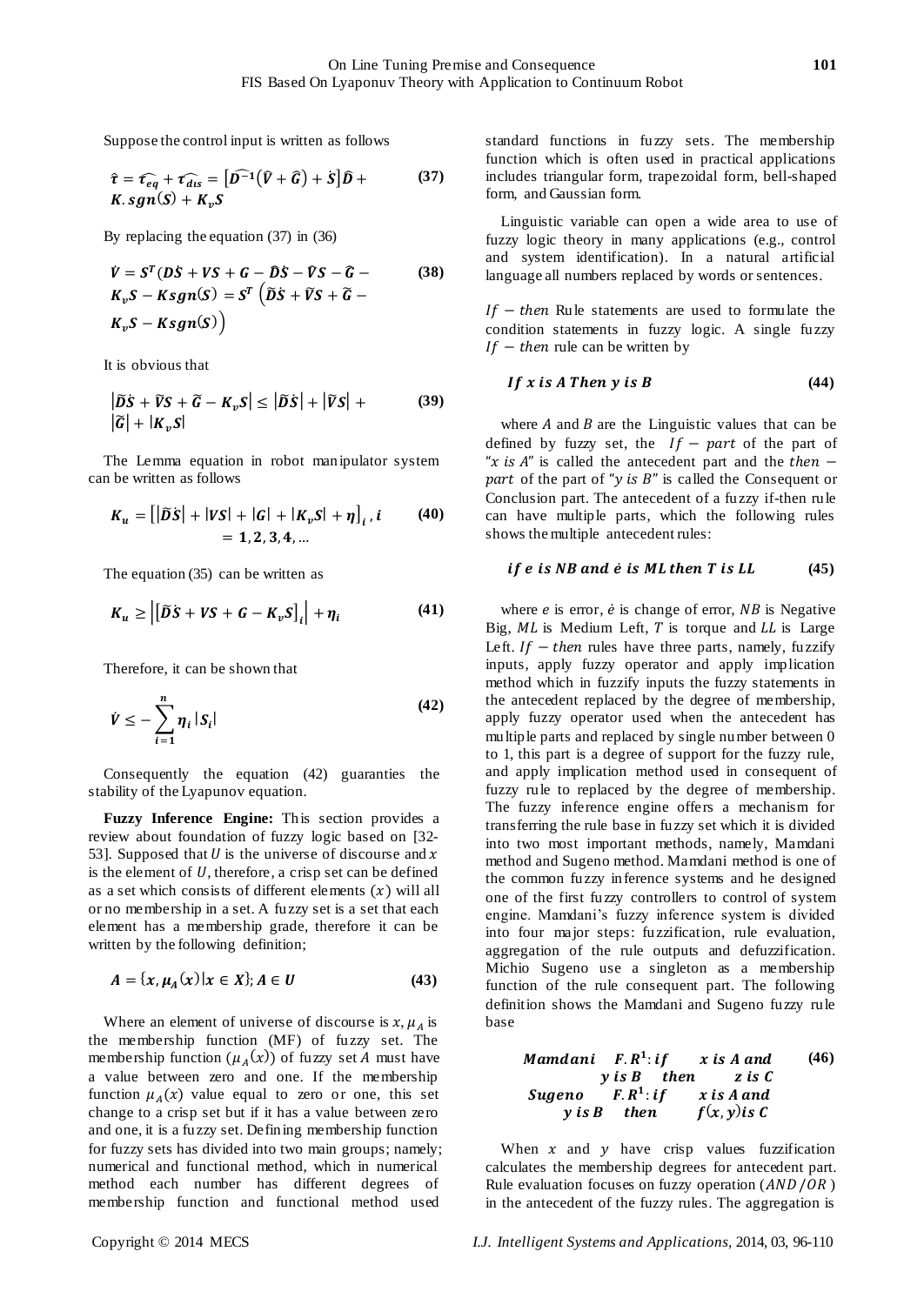used to calculate the output fuzzy set and several methodologies can be used in fuzzy logic controller aggregation, namely, Max-Min aggregation, Sum-Min aggregation, Max-bounded product, Max-drastic product, Max-bounded sum, Max-algebraic sum and Min-max. Two most common methods that used in fuzzy logic controllers are Max-min aggregation and Sum-min aggregation. Max-min aggregation defined as below

$$
\mu_U(x_k, y_k, U) = \mu_{\bigcup_{i=1}^r F R^i}(x_k, y_k, U)
$$
  
= max  $\{ \min_{i=1}^r \left[ \mu_{R_{pq}}(x_k, y_k), \mu_{p_m}(U) \right] \}$  (47)

The Sum-min aggregation defined as below

$$
\mu_U(x_k, y_k, U) = \mu_{\bigcup_{i=1}^r F R^i}(x_k, y_k, U)
$$
\n
$$
= \sum \min_{i=1}^r \left[ \mu_{R_{pq}}(x_k, y_k), \mu_{p_m}(U) \right]
$$
\n(48)

where r is the number of fuzzy rules activated by  $x_k$ and  $y_k$  and also  $\mu_{\bigcup_{i=1}^r FR^i}(x_k, y_k, U)$  is a fuzzy interpretation of  $i - th$  rule. Defuzzification is the last step in the fuzzy inference system which it is used to transform fuzzy set to crisp set. Consequently defuzzification's input is the aggregate output and the defuzzification's output is a crisp number. Centre of gravity method  $(COG)$  and Centre of area method  $(COA)$  are two most common defuzzification methods, which  $COG$  method used the following equation to calculate the defuzzification

$$
COG(x_k, y_k) = \frac{\sum_{i} U_i \sum_{j=1}^{r} \mu_u(x_k, y_k, U_i)}{\sum_{i} \sum_{j=1}^{r} \mu_u(x_k, y_k, U_i)}
$$
(49)

and COA method used the following equation to calculate the defuzzification

$$
COA(x_k, y_k) = \frac{\sum_i U_i \cdot \mu_u(x_k, y_k, U_i)}{\sum_i \mu_{U} \cdot (x_k, y_k, U_i)}
$$
(50)

Where  $COG(x_k, y_k)$  and  $COA(x_k, y_k)$  illustrates the crisp value of defuzzification output,  $U_i \in U$  is discrete element of an output of the fuzzy set,  $\mu_U$ .  $(x_k, y_k, U_i)$  is the fuzzy set membership function, and  $r$  is the number of fuzzy rules.

Based on foundation of fuzzy logic methodology; fuzzy logic controller has played important rule to design nonlinear controller for nonlinear and uncertain systems [53-66]. However the application area for fuzzy control is really wide, the basic form for all command types of controllers consists of;

- Input fuzzification (binary-to-fuzzy[B/F]conversion)
- Fuzzy rule base (knowledge base)
- Inference engine
- Output defuzzification (fuzzy-tobinary[F/B]conversion).

#### **III. Methodology**

**First part** is focused on eliminate the oscillation (chattering) in pure SMC based on linear boundary layer method. To reduce or eliminate the chattering it is used the boundary layer method; in boundary layer method the basic idea is replace the discontinuous method by saturation (linear) method with small neighborhood of the switching surface. This replace is caused to increase the error performance [20-24].

$$
B(t) = \{x, |S(t)| \le \emptyset\}; \emptyset > 0 \tag{51}
$$

Where  $\emptyset$  is the boundary layer thickness. Therefore, to have a smote control law, the saturation function  $\mathit{Sat}(\mathcal{S}/_\text{\O})$  added to the control law:

$$
U = K(\vec{x}, t) . Sat\left(\frac{S}{\phi}\right) \tag{52}
$$

Where  $\mathit{Sat}\left( {S/_{\textit{Q}}} \right)$  can be defined as

$$
sat\binom{S}{\emptyset} \tag{53}
$$
\n
$$
= \begin{cases}\n1 & ({}^{S}/_{\emptyset} > 1) \\
-1 & ({}^{S}/_{\emptyset} < 1) \\
S_{/\emptyset} & (-1 < {}^{S}/_{\emptyset} < 1)\n\end{cases}
$$

Based on above discussion, the control law for a robot manipulator is written as [10-24]:

$$
U = U_{eq} + U_r \tag{54}
$$

Where, the model-based component  $U_{eq}$  is the nominal dynamics of systems and  $U_{eq}$  can be calculate as follows:

$$
U_{eq} = [D^{-1}(f + C + G) + S]D
$$
 (55)

and  $U_{sat}$  is computed as;

$$
U_{sat} = K \cdot \text{sat} \left( \frac{S}{\phi} \right) \tag{56}
$$

The control output can be written as;

$$
U = U_{eq} + K \text{. sat } \left( \frac{S}{\phi} \right)
$$
  
= 
$$
\begin{cases} U_{eq} + K \text{. sgn}(S) , |S| \ge \phi \\ U_{eq} + K \text{.} \end{cases}
$$
 (57)  

$$
|S| < \phi
$$

**Second step** is focused on design fuzzy estimation variable structure based on Lyapunov formulation. The firs type of fuzzy systems is given by

$$
f(x) = \sum_{l=1}^{M} \theta^{l} \mathcal{E}^{l}(x) = \theta^{T} \mathcal{E}(x)
$$
 (58)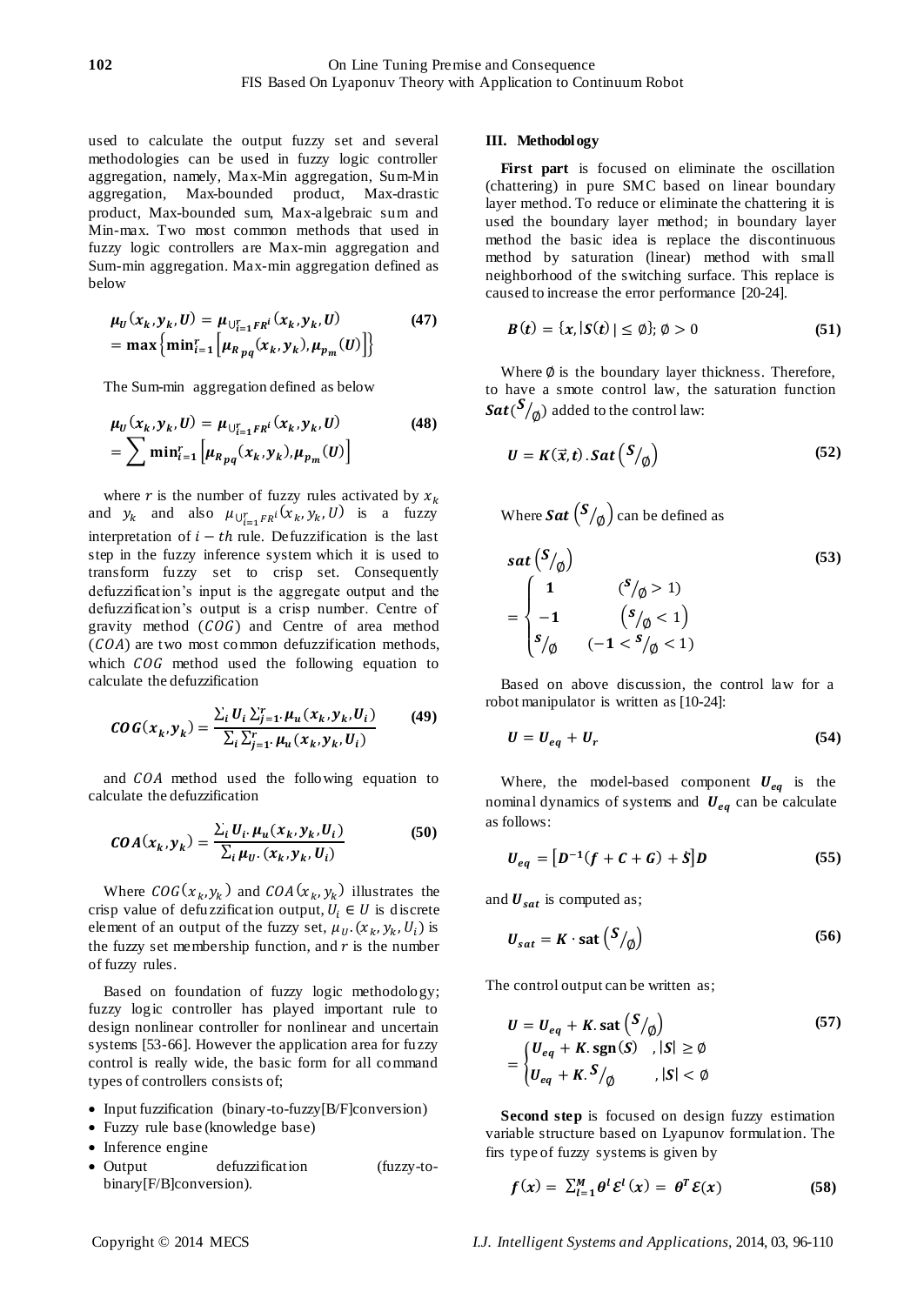Where  $\theta = (\theta^1, ..., \theta^M)^T, \mathcal{E}(\mathbf{x}) =$  $(\mathcal{E}^1(x), ..., \mathcal{E}^M(x))^T$ , and  $\mathcal{E}^l(x) =$  $\prod_{i=1}^n \frac{\mu_{A_i^l}(x_i)}{n}$  $\sum_{i=1}^n \frac{1}{l} \sum_{l=1}^M (\prod_{i=1}^n \mu_{A_i^l}(x_i)).$  $1, \ldots, \theta^M$  are adjustable parameters in (58).  $\mu_{A_1^1}(x_1), \ldots, \mu_{A_n^m}(x_n)$  are given membership functions whose parameters will not change over time.

The second type of fuzzy systems is given by

$$
f(x) \qquad (59)
$$

$$
= \frac{\sum_{l=1}^{M} \theta^{l} \left[ \prod_{i=1}^{n} \exp\left(-\left(\frac{x_{i} - \alpha_{i}^{l}}{\delta_{i}^{l}}\right)^{2}\right) \right]}{\sum_{l=1}^{M} \left[ \prod_{i=1}^{n} \exp\left(-\left(\frac{x_{i} - \alpha_{i}^{l}}{\delta_{i}^{l}}\right)^{2}\right) \right]}
$$

Where  $\theta^l$ ,  $\alpha_i^l$  and  $\delta_i^l$  are all adjustable parameters. From the universal approximation theorem, we know that we can find a fuzzy system to estimate any continuous function. For the first type of fuzzy systems, we can only adjust  $\theta^l$  in (58). We define  $f'(x|\theta)$  as the approximator of the real function  $f(x)$ .

$$
f^{\wedge}(x|\theta) = \theta^T \varepsilon(x) \tag{60}
$$

We define  $\theta^*$  as the values for the minimum error:

$$
\theta^* = \arg\min_{\theta \in \Omega} \left[ \sup_{x \in U} |f(x)|\theta) - g(x)| \right] \tag{61}
$$

Where  $\Omega$  is a constraint set for  $\theta$ . For specific x,  $sup_{x \in U} |f'(x|\theta^*) - f(x)|$  is the minimum approximation error we can get.

We used the first type of fuzzy systems (59) to estimate the nonlinear system (48) the fuzzy formulation can be write as below;

$$
f(x|\theta) = \frac{\theta^T \varepsilon(x)}{\sum_{l=1}^n \theta^l \left[\mu_{A^l}(x)\right]} = \frac{\sum_{l=1}^n \theta^l \left[\mu_{A^l}(x)\right]}{\sum_{l=1}^n \left[\mu_{A^l}(x)\right]}
$$
(62)

Where  $\theta^1$ , ...,  $\theta^n$  are adjusted by an adaptation law. The adaptation law is designed to minimize the parameter errors of  $\theta - \theta^*$ . A fuzzy system is designed to compensate the uncertainties of the nonlinear system. The control input is given by

$$
\tau = M^{\hat{}} \ddot{q}_r + C_1^{\hat{}} \dot{q}_r + G^{\hat{}} - F^{\hat{}}(s) - F_{cp}(s) \qquad (63)
$$

Where  $F'(s) = [f_1'(s_1), ..., f_m'(s_m)]^T$  and  $F_{cn}(S) =$  $[F_{cp1}(s_1), ..., F_{cpm}(s_m)]^T$ . We define  $F = \Delta M \ddot{q}_r$  $\Delta C_1 \dot{q}_r + \Delta G$  where  $F = [f_1, ..., f_m]^T$ , M,  $\Delta C_1 = C_1^{\wedge} - C_1$  and  $\Delta G_1 = G^{\wedge} - G$ .

From Universal Approximation Theorem in (61), there exists an optimal fuzzy controller  $f_{j}^{\lambda}$  $i(s_i)$  such that:

$$
f_j = f^{A^*}(e, e) + \Delta_j \tag{64}
$$

Where  $\Delta_i$  is the minimum approximation error.

The fuzzy if-then rules are given by fuzzy rule base. In (62), we assume  $\sum_{L=1}^{M} \mu_{A_i^L}(e, \dot{e}) = 1$  and  $\varepsilon_j^L(e, \dot{e})$ becomes

$$
\varepsilon_j^L(s_j) = \frac{\mu_{A_j^L}(e, e)}{\sum_{L=1}^M [\mu_{A_j^L}(e, e)]} = \mu_{A_j^L}(e, e)
$$
(65)

Where we define  $\varphi_i^L = \mu_{A^L}(e, \dot{e})$ . The membership function  $\mu_{A}$ ,  $(e, \dot{e})$  is a Gaussian membership function represented by

$$
\mu_{A_j^L}(s_j) = \exp\left[-(\sigma_j^L((e,e) - \alpha_j^L))^2\right] \tag{66}
$$

Then the fuzzy estimator  $f'_{j}(e, \dot{e})$  is given as

$$
f^{\wedge}_{j}(e,e) = \theta_{j}^{T}\varphi_{j} \tag{67}
$$

where  $\theta_i = [\theta_i^1, ..., \theta_i^M]^T$ ,  $\varphi_i = [\varphi_i^1, \varphi_i^2, ..., \varphi_i^M]^T$ . We define  $f_j$  such that

$$
\tilde{f}_j = f_j - f^{\hat{}}_j(e, e)
$$
  
=  $f^{\hat{}}_j(e, e) - f^{\hat{}}_j(e, e) + \Delta_j$   
=  $\theta_j^* \varphi_j - \theta_j^T \varphi_j + \Delta_j$  (68)

where  $\theta_i^*$  and  $\varphi_i^*$  are the optimal values based on Universal Approximation Theorem in (61). We define  $\tilde{\theta}_j = \theta_j^* - \theta_j$ ,  $\tilde{\varphi}_j = \varphi_j^* - \varphi_j$  is rewritten as

$$
\tilde{f}_j = \left(\theta_j + \tilde{\theta}_j\right)^T \left(\varphi_j + \tilde{\varphi}_j\right) - \theta_j^T \varphi_j + \Delta_j
$$
\n
$$
= \theta_j^T \tilde{\varphi}_j + \tilde{\theta}_j^T \varphi_j + \tilde{\theta}_j^T \tilde{\varphi}_j + \Delta_j
$$
\n(69)

We take Taylor series expansion of  $\varphi_i$  around two vectors  $\alpha_i$  and  $\sigma_i$  where  $\alpha_i = [\alpha_i^1, ..., \alpha_i^M]^T$ and  $\alpha_i = [\sigma_i^1, ..., \sigma_i^M]^T (\alpha_i^l$  and  $\sigma_i^l$  are defined in (66)):

$$
\varphi_j^* = \varphi_j + \frac{\partial \varphi_j}{\partial \alpha_j} \widetilde{\alpha}_j + \frac{\partial \varphi_j}{\partial \alpha_j} \widetilde{\sigma}_j + h.o.t. \tag{70}
$$

where  $\tilde{\alpha}_j = \alpha_j^* - \alpha_j$ ,  $\tilde{\varphi}_j = \varphi_j^* - \varphi_j$  and denotes the higher order terms. We rewrite (70) as

$$
\widetilde{\varphi}_j = \frac{\partial \varphi_j}{\partial \alpha_j} \widetilde{\alpha}_j + \frac{\partial \varphi_j}{\partial \alpha_j} \widetilde{\sigma}_j + h.o.t.
$$
\n
$$
= B_j \widetilde{\alpha}_j + C_j \widetilde{\sigma}_j + h.o.t.
$$
\n(71)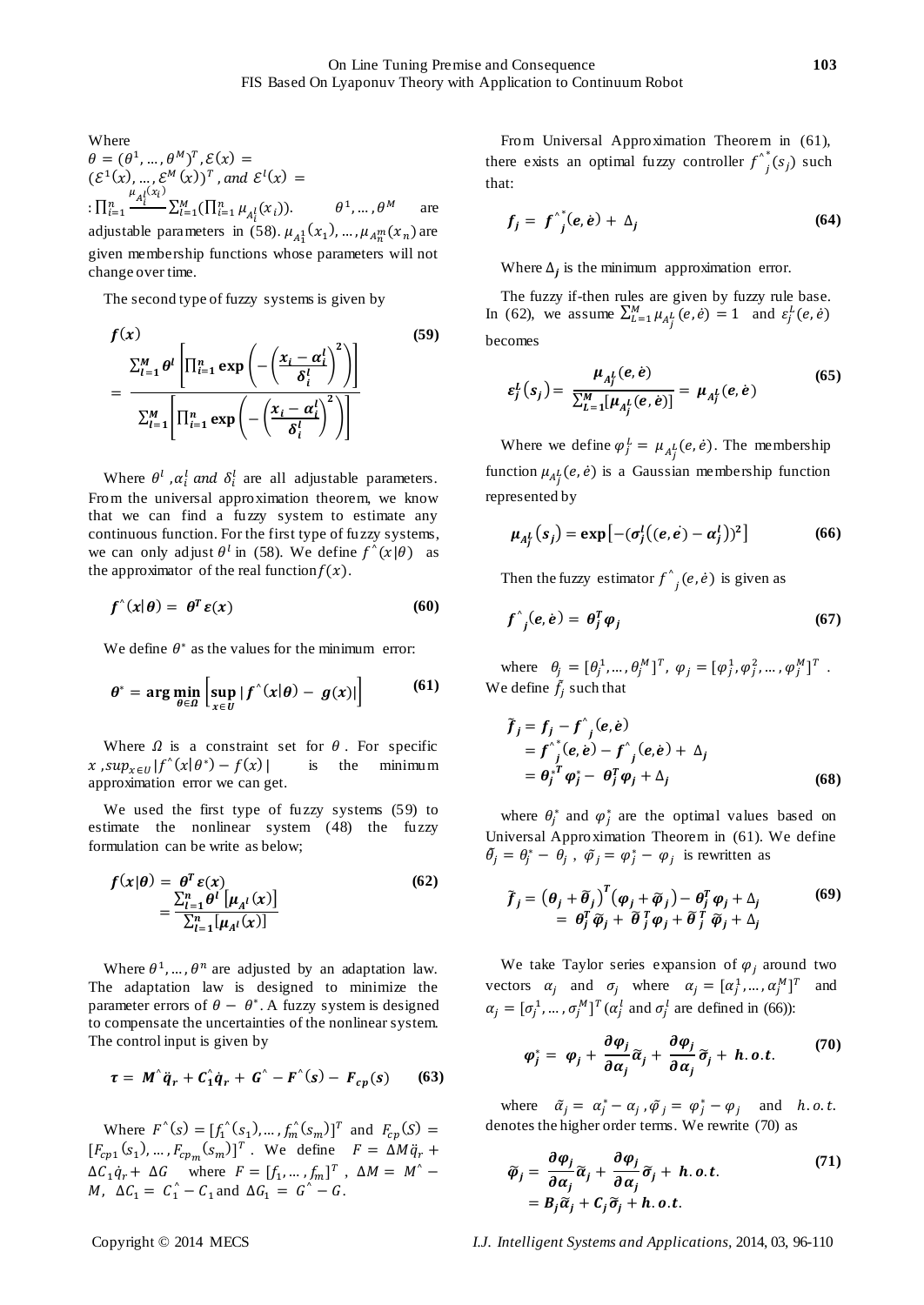where

$$
B_{j} = \begin{bmatrix} \frac{\partial \varphi_{j}^{1}}{\partial \alpha_{j}^{1}} & \frac{\partial \varphi_{j}^{2}}{\partial \alpha_{j}^{1}} & \cdots & \frac{\partial \varphi_{j}^{M}}{\partial \alpha_{j}^{1}} \\ \frac{\partial \varphi_{j}^{1}}{\partial \alpha_{j}^{2}} & \frac{\partial \varphi_{j}^{2}}{\partial \alpha_{j}^{2}} & \cdots & \frac{\partial \varphi_{j}^{M}}{\partial \alpha_{j}^{2}} \\ \vdots & \vdots & \ddots & \vdots \\ \frac{\partial \varphi_{j}^{1}}{\partial \alpha_{j}^{M}} & \frac{\partial \varphi_{j}^{2}}{\partial \alpha_{j}^{M}} & \cdots & \frac{\partial \varphi_{j}^{M}}{\partial \alpha_{j}^{M}} \end{bmatrix},
$$
\n
$$
C_{j} = \begin{bmatrix} \frac{\partial \varphi_{j}^{1}}{\partial \alpha_{j}^{1}} & \frac{\partial \varphi_{j}^{2}}{\partial \alpha_{j}^{1}} & \cdots & \frac{\partial \varphi_{j}^{M}}{\partial \alpha_{j}^{1}} \\ \frac{\partial \varphi_{j}^{1}}{\partial \alpha_{j}^{2}} & \frac{\partial \varphi_{j}^{2}}{\partial \alpha_{j}^{2}} & \cdots & \frac{\partial \varphi_{j}^{M}}{\partial \alpha_{j}^{2}} \\ \vdots & \vdots & \vdots & \vdots \\ \frac{\partial \varphi_{j}^{1}}{\partial \alpha_{j}^{M}} & \frac{\partial \varphi_{j}^{2}}{\partial \alpha_{j}^{M}} & \cdots & \frac{\partial \varphi_{j}^{M}}{\partial \alpha_{j}^{M}} \end{bmatrix}
$$
\n(72)

We substitute (71) into (69):

$$
\tilde{f}_j = \theta_j^T (B_j \tilde{\alpha}_j + C_j \tilde{\sigma}_j + h.o.t.) + \tilde{\theta}_j^T \varphi_j + \n\tilde{\theta}_j^T \tilde{\varphi}_j + \Delta_j \n= \theta_j^T B_j \tilde{\alpha}_j + \theta_j^T C_j \tilde{\sigma}_j + \tilde{\theta}_j^T \varphi_j + \n\theta_j^T h.o.t. + \tilde{\theta}_j^T \tilde{\varphi}_j + \Delta_j \n= \theta_j^T B_j \tilde{\alpha}_j + \theta_j^T C_j \tilde{\sigma}_j + \tilde{\theta}_j^T \varphi_j + \varepsilon_j
$$
\n(73)

where  $\varepsilon_j = \theta_j^T h$ .  $o$ .  $t$ . +  $\tilde{\theta}_j^T \tilde{\varphi}_j + \Delta_j$  is assumed to be bounded by  $|\varepsilon_i| \leq E_i$ .  $E_i$  is a constant and the value of  $E_i$  uncertain to the designer. We define  $E^*$  as the real value and the estimation error is given by

$$
\widetilde{E}_j = E_j^* - E_j \tag{74}
$$

**Third step** is focused on design fuzzy (antecedent and consequent) adaptive fuzzy estimation sliding mode based on Lyapunov formulation. We produce an adaptation law to online tune the following parameters:  $\theta_i$  in (64),  $\sigma_i^l$ ,  $\alpha_i^l$  in (66) and the bound  $E_i$  in (74). The adaptation laws are expressed as

$$
\dot{\theta}_j = \eta_{j2} s_j \varphi_j \tag{75}
$$

$$
\dot{\alpha}_j = \eta_{j3} s_j B_j^T \theta_j \tag{76}
$$

$$
\dot{\sigma}_j = \eta_{j4} s_j C_j^T \theta_j \tag{77}
$$

$$
f_{cpj}(s_j) = E_j sgn(s_j)
$$
 (78)

$$
\dot{E}_j = \eta_{j1}|s_j| \tag{79}
$$

where  $\eta_{j1}, \eta_{j2}$ ,  $\eta_{j3}$  and  $\eta_{j4}$  are positive constants;  $\theta_i = [\theta_i^1, \theta_i^2, ..., \theta_i^M]^T$ ,  $\alpha_i = [\alpha_i^1, \alpha_i^2, ..., \alpha_i^M]^T$ ,  $\sigma_i = [\sigma_i^1, \sigma_i^2, ..., \sigma_i^M]^T$ ;  $B_i$ ,  $C_i$  are given in (72);  $f_{\text{cpi}}(s_i)$  is the compensation term defined in (63).

If the following Lyapunov function candidate defined by:

$$
V = \frac{1}{2} s^T M s + \frac{1}{2} \sum_{j=1}^m \left( \frac{\tilde{E}_j^2}{\eta_{j1}} + \frac{\tilde{\theta}_j^T \tilde{\theta}}{\eta_{j2}} + \frac{\tilde{\alpha}_j^T \tilde{\alpha}}{\eta_{j3}} + \frac{\tilde{\sigma}_j^T \tilde{\sigma}}{\eta_{j4}} \right)
$$
(80)

The derivative of  $V$  is defined by:

$$
\dot{V} = s^T M \dot{s} + \frac{1}{2} s^T M s + \sum_{j=1}^m \left( \frac{\tilde{E}_j \tilde{E}_j}{\eta_{j1}} + \frac{\theta_j^T \dot{\theta}}{\eta_{j2}} + \frac{\tilde{\alpha}_j^T \ddot{\alpha}}{\eta_{j3}} + \frac{\tilde{\alpha}_j^T \ddot{\sigma}}{\eta_{j4}} \right)
$$
\n(81)

where  $\widetilde{E}_j = E_j^* - E_j$ ,  $\widetilde{\theta}_j = \theta_j^* - \theta_j$ ,  $\widetilde{\alpha}_j = \alpha_j^*$  $\alpha_j$ ,  $\tilde{\sigma}_j = \sigma_j^* - \sigma_j$ , from robot manipulator formulation and (1):

$$
D(q)\ddot{q} + f_1(q,\dot{q})\dot{q} + G(q) = D^{\dagger}\ddot{q}_r +
$$
  
\n
$$
f_1^{\dagger}\dot{q}_r + G^{\dagger} - F^{\dagger}(s) - F_{cp}(s)
$$
\n(82)

Since  $\dot{\mathbf{D}} - 2\mathbf{C}_1$  is a skew-symmetric matrix, we can get  $\mathbf{s}^T \mathbf{D} \dot{\mathbf{s}} + \frac{1}{2}$  $\frac{1}{2} s^T \dot{D} s = s^T (D \dot{s} + C_1 s)$ . From

$$
\dot{q}_r = \dot{q} - s = \dot{q}_d - \lambda e \text{ and } \ddot{q}_r = \ddot{q} - \dot{s} = \ddot{q}_d - \lambda \dot{e}
$$
  

$$
Ms + C_1 s = F - F^{\hat{}}(s) - F_{cp}(s)
$$
 (83)

where  $=\Delta M \ddot{q}_r + \Delta C_1 \dot{q}_r + \Delta G$ , M,  $\Delta C_1 = C_1^{\wedge} - C_1$  and  $\Delta G_1 = G^{\wedge} - G$ . Then  $\dot{V}$ becomes

$$
\dot{V} = s^{T}(M\dot{s} + C_{1}s) + \sum_{j=1}^{m} \left( \frac{\dot{E}_{j}\dot{E}_{j}}{\eta_{j1}} + \frac{\tilde{\theta}_{j}^{T}\tilde{\theta}}{\eta_{j2}} + \frac{\tilde{\theta}_{j}^{T}\tilde{\theta}}{\eta_{j3}} + \frac{\tilde{\theta}_{j}^{T}\tilde{\theta}}{\eta_{j4}} \right)
$$
\n
$$
= s^{T}(F - F^{(s)} - F_{cp}(s)) + \sum_{j=1}^{m} \left( \frac{\tilde{E}_{j}\dot{E}_{j}}{\eta_{j1}} + \frac{\tilde{\theta}_{j}^{T}\tilde{\theta}}{\eta_{j2}} + \frac{\tilde{\alpha}_{j}^{T}\tilde{\alpha}}{\eta_{j3}} + \frac{\tilde{\sigma}_{j}^{T}\tilde{\theta}}{\eta_{j4}} \right)
$$
\n
$$
= \sum_{j=1}^{m} s_{j}(f_{j} - f^{(s)}_{j}(s_{j}) - f_{cpj}) + \sum_{j=1}^{m} \left( \frac{\tilde{E}_{j}\dot{E}_{j}}{\eta_{j1}} + \frac{\tilde{\theta}_{j}^{T}\tilde{\theta}}{\eta_{j2}} + \frac{\tilde{\alpha}_{j}^{T}\tilde{\alpha}}{\eta_{j3}} + \frac{\tilde{\sigma}_{j}^{T}\tilde{\theta}}{\eta_{j4}} \right)
$$
\n
$$
= \sum_{j=1}^{m} s_{j}(\theta_{j}^{T}B_{j}\tilde{\alpha}_{j} + \theta_{j}^{T}C_{j}\tilde{\sigma}_{j} + \tilde{\theta}_{j}^{T}\phi_{j} + \varepsilon_{j} - f_{cpj}) - \sum_{j=1}^{m} \left( \frac{\tilde{E}_{j}\dot{E}_{j}}{\eta_{j1}} + \frac{\tilde{\theta}_{j}^{T}\tilde{\theta}}{\eta_{j2}} + \frac{\tilde{\alpha}_{j}^{T}\tilde{\alpha}}{\eta_{j3}} + \frac{\tilde{\sigma}_{j}^{T}\tilde{\sigma}}{\eta_{j4}} \right)
$$
\n
$$
= \sum_{j=1}^{m} \left[ \tilde{\theta}_{j}^{T}\left(s_{j}\phi_{j} - \frac{\tilde{\theta}_{j}}{\eta_{j2}}\right) + \tilde{\alpha}_{j}^{T}\left(s_{j}B_{j}^{T}\theta_{j} - \frac{\tilde{\alpha}_{j}}{\eta_{j4}}\right) \right]
$$
\

We substitute the adaption law (75)-(79) in to (84):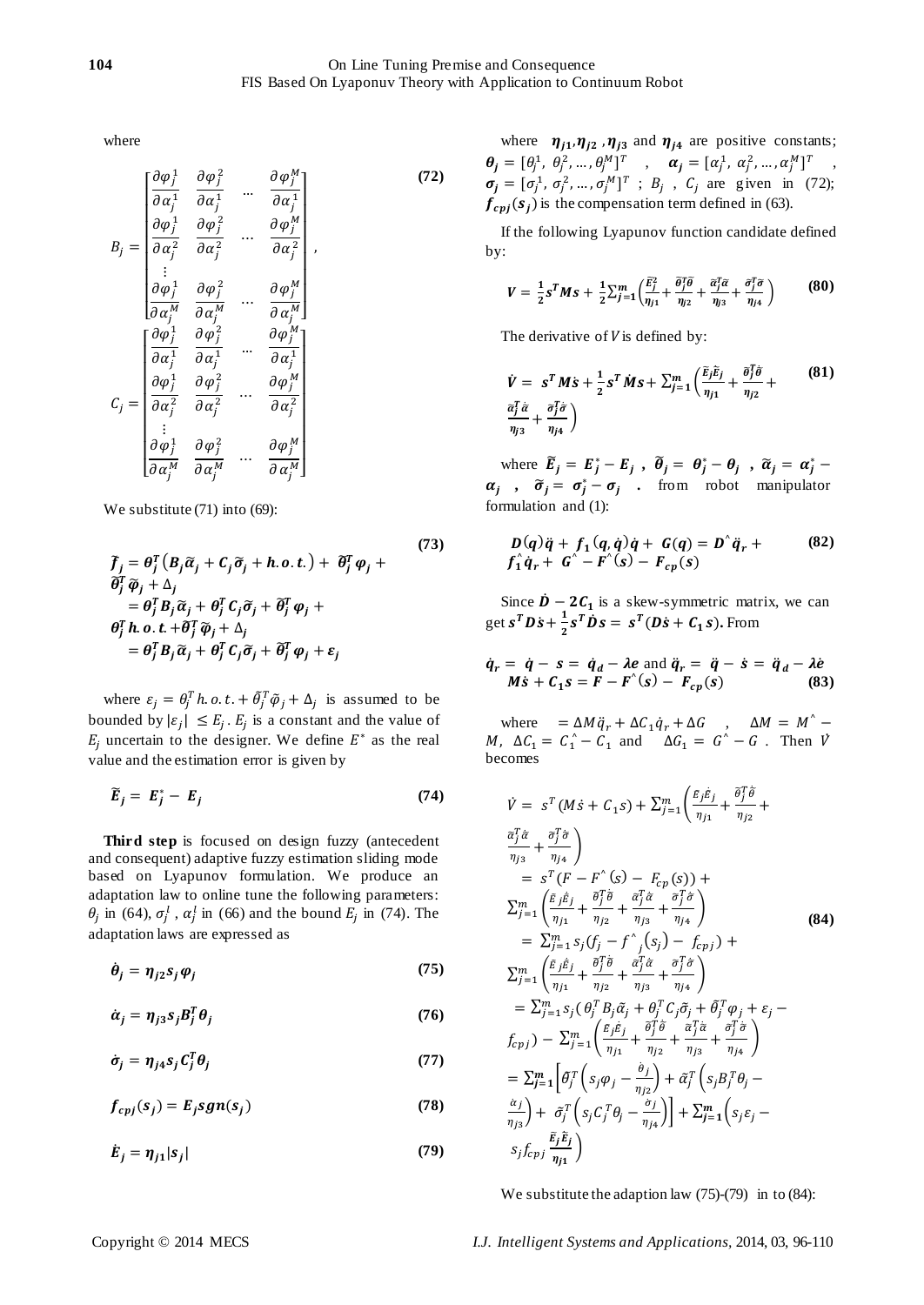$$
\dot{V} = \sum_{j=1}^{m} [s_j \varepsilon_j - s_j E_j sgn(s_j) - \tilde{E}_j | s_j |]
$$
  
\n
$$
= \sum_{j=1}^{m} [s_j \varepsilon_j - s_j E_j sgn(s_j) - (E_j^*)
$$
(85)  
\n
$$
- E_j) s_j sgn(s_j)]
$$
  
\n
$$
= \sum_{j=1}^{m} [s_j \varepsilon_j - E_j^* s_j sgn(s_j)]
$$
  
\n
$$
= \sum_{j=1}^{m} [|s_j| | \varepsilon_j| - E_j^* | s_j |]
$$
  
\n
$$
= \sum_{j=1}^{m} [|s_j| (| \varepsilon_j| - E_j^*)] \le 0
$$

where  $\dot{V}$  is negative semidefinite. We define  $V_j = |s_j(t)| \left( |\varepsilon_j| - E_j^* \right)$ . From  $V_j \le 0$ , we can get  $s_j(t)$ is bounded. We assume  $|s_i(t)| \leq \eta_s$  and rewrite  $|s_j(t)| (E_j^* - |\varepsilon_j|) \leq -V_j$  as

$$
s_j(t) \le \frac{1}{E_j^*} |s_j(t)||\varepsilon_j| - \frac{1}{E_j^*} \dot{V}_j \le \frac{\eta_s}{E_j^*} |\varepsilon_j| - \frac{1}{E_j^*} \dot{V}_j \tag{86}
$$

Then we take the integral on both sides of (86):

$$
\int_0^t |s_j(v)| dv \leq \frac{\eta_s}{E_j^*} \int_0^t |\varepsilon_j| dv + \frac{1}{E_j^*} (V_j(0) - V_j(t)) \leq \frac{\eta_s}{E_j^*} \int_0^t |\varepsilon_j| dv + \frac{1}{E_j^*} (|V_j(0)| - |V_j(t)|)
$$
\n(87)

If  $\varepsilon_i \in L_1$ , we can get  $s_i \in L_1$  from (87). Since we can prove  $\dot{s}_j$  is bounded (see proof in [15]), we have  $s_j \in L_\infty$ . We introduce the following Barbalat s Lemma[16].

**Lemma:** let  $\emptyset: R \to R$  be a uniformly continues function on  $[0, \infty)$ . Suppose that  $\lim_{t \to \infty} \int_0^t \phi(\tau) d\tau$ exists and is finite. Then,

$$
lim_{t\to\infty}\phi(t)=0
$$

Therefore, by using Barbalat ' s Lemma, we can get  $\lim_{t\to\infty} s_i(t) = 0$  and  $\lim_{t\to\infty} e_i(t) = 0$ .

#### **IV. Results**

This methodology can online adjust both the premise and the consequent parts of the fuzzy rules. In this method we choose  $\hat{M}$ ,  $\hat{B}$  and  $\hat{C}$  for compensation. We define five membership functions for each input variable based on

$$
\mu_{A_j^l}(S_j) = \exp[-(\sigma_j^l (S_j - \alpha_j^l))^2]
$$
\n(88)

Sliding mode controller (SMC) and proposed fuzzy (premise and the consequent) adaptive fuzzy estimator

sliding mode controller were tested to sinus response trajectory. The simulation was implemented in Matlab/Simulink environment. Link/joint trajectory and disturbance rejection are compared in these controllers. These systems are tested by band limited white noise with a predefined 40% of relative to the input signal amplitude.

Link/joint Trajectory: Figure 1 shows the link/joint trajectory in SMC and proposed methodology without disturbance for sinus trajectory. (This techniques is applied to first two link of continuum robot manipulator)



Fig. 1: Proposed method (AFESMC) and SMC trajectory: applied to continuum robot manipulator



Fig. 2: Proposed controller (AFESMC) and SMC trajectory with external disturbance: applied to robot manipulator

By comparing sinus response, Figure 1, in SMC and proposed controller, the proposed controller's overshoot **(0% )**is lower than SMC's **(3% )**.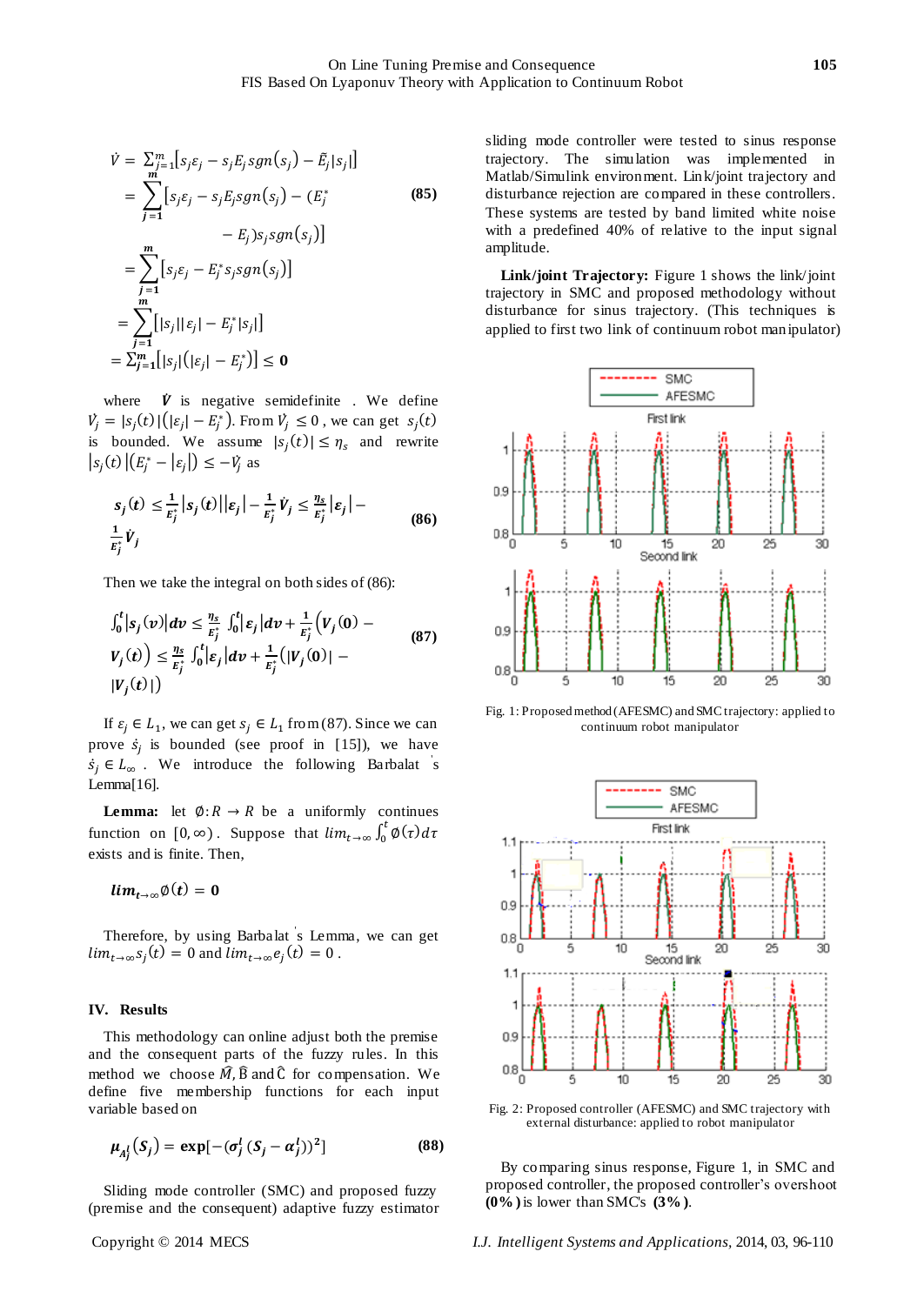**Disturbance rejection:** Figure 2 is indicated the power disturbance removal in SMC and proposed controller. Besides a band limited white noise with predefined of 40% the power of input signal is applied to the sinus SMC and proposed controller; it found slight oscillations in SMC trajectory responses.

# **V. Conclusion**

In this paper, a fuzzy (premise and consequent) adaptive robust control fuzzy estimator sliding mode method is proposed in order to design a high performance robust controller in the presence of structured uncertainties and unstructured uncertainties. The approach improves performance by using the advantages of sliding mode control, fuzzy logic estimation method and adaptive control while the disadvantages attributed to these methods are remedied by each other. This is achieved without increasing the complexities of the overall design and analysis of the controller. The proposed controller attenuates the effort of model uncertainties from both structured uncertainties and unstructured uncertainties. Thus, transient performance and final tracking accuracy is guaranteed by proper design of the controller. The results revealed that adaption of fuzzy rules weights reduce the model uncertainties significantly, and hence farther improvements of the tracking performance can be achieved. This algorithm created a methodology of learning both the premise and the consequence part of fuzzy rules. In this method chattering is eliminated.

## **Acknowledgment**

The authors would like to thank the anonymous reviewers for their careful reading of this paper and for their helpful comments. This work was supported by the SSP Research and Development Corporation Program of Iran under grant no. 2012-Persian Gulf-3C.

## **References**

- [1] G. Robinson, and J. Davies, "Continuum robots a state of the art,"Proc. IEEE International Conference on Robotics and Automation, Detroit, MI, 1999, vol. 4, pp. 2849-2854.
- [2] I.D. Walker, D. Dawson, T. Flash, F. Grasso, R. Hanlon, B. Hochner, W.M. Kier, C. Pagano,C.D. Rahn, Q. Zhang, "Continuum Robot Arms Inspired by Cephalopods, Proceedings SPIE Conference on Unmanned Ground Vehicle Technology VII, Orlando, FL, pp 303-314, 2005.
- [3] K. Suzumori, S. Iikura, and H. Tanaka, ―Development of Flexible Mic roactuator and it's Applications to Robotic Mechanisms", Proceedings IEEE International Conference on

Robotics and Automation, Sacramento, California, pp. 1622-1627, 1991.

- [4] D. Trivedi, C.D. Rahn, W.M. Kier, and I.D. Walker, "Soft Robotics: Biological Inspiration, State of the Art, and Future Research", Applied Bionics and Biomechanics, 5(2), pp. 99-117, 2008.
- [5] W. McMahan, M. Pritts, V. Chitrakaran, D. Dienno, M. Grissom, B. Jones, M. Csencsits, C.D. Rahn, D. Dawson, and I.D. Walker, "Field Trials and Testing of "OCTARM" Continuum Robots", Proc. IEEE International Conference on Robotics and Automation, pp. 2336-2341, 2006.
- [6] W. McMahan, I.D. Walker, "Octopus-Inspired Grasp Synergies for Continuum Manipulators", Proc. IEEE International Conference on Robotics and Biomimetics, pp. 945- 950, 2009.
- [7] I. Boiko, L. Fridman, A. Pisano and E. Usai, "Analysis of chattering in systems with secondorder sliding modes," IEEE Transactions on Automatic Control, No. 11, vol. 52,pp. 2085-2102, 2007.
- [8] J. Wang, A. Rad and P. Chan, "Indirect adaptive fuzzy sliding mode control: Part I: fuzzy switching," Fuzzy Sets and Systems, No. 1, vol. 122,pp. 21-30, 2001.
- [9] M. Bazregar, Farzin Piltan, A. Nabaee and M.M. Ebrahimi, "Parallel Soft Computing Control Optimization Algorithm for Uncertainty Dynamic Systems", International Journal of Advanced Science and Technology, 51, 2013.
- [10] Farzin Piltan, M.H. Yarmahmoudi, M. Mirzaei, S. Emamzadeh, Z. Hivand, "Design Novel Fuzzy Robust Feedback Linearization Control with Application to Robot Manipulator", International Journal of Intelligent Systems and Applications, 5(5), 2013.
- [11] Sh. Tayebi Haghighi, S. Soltani, Farzin Piltan, M. kamgari, S. Zare, "Evaluation Performance of IC Engine: Linear Tunable Gain Computed Torque Controller Vs. Sliding Mode Controller", International Journal of Intelligent Systems and Applications, 5(6), 2013.
- [12] Farzin Piltan, A. R. Salehi & Nasri B Sulaiman, "Design Artificial Robust Control of Second Order System Based on Adaptive Fuzzy Gain Scheduling", World Applied Science Journal (WASJ), 13 (5): 1085-1092, 2011.
- [13] Farzin Piltan, N. Sulaiman, Atefeh Gavahian, Samira Soltani & Samaneh Roosta, "Design Mathematical Tunable Gain PID-Like Sliding Mode Fuzzy Controller with Minimum Rule Base", International Journal of Robotic and Automation, 2 (3): 146-156, 2011.
- [14] Farzin Piltan , N. Sulaiman, Zahra Tajpaykar, Payman Ferdosali & Mehdi Rashidi, "Design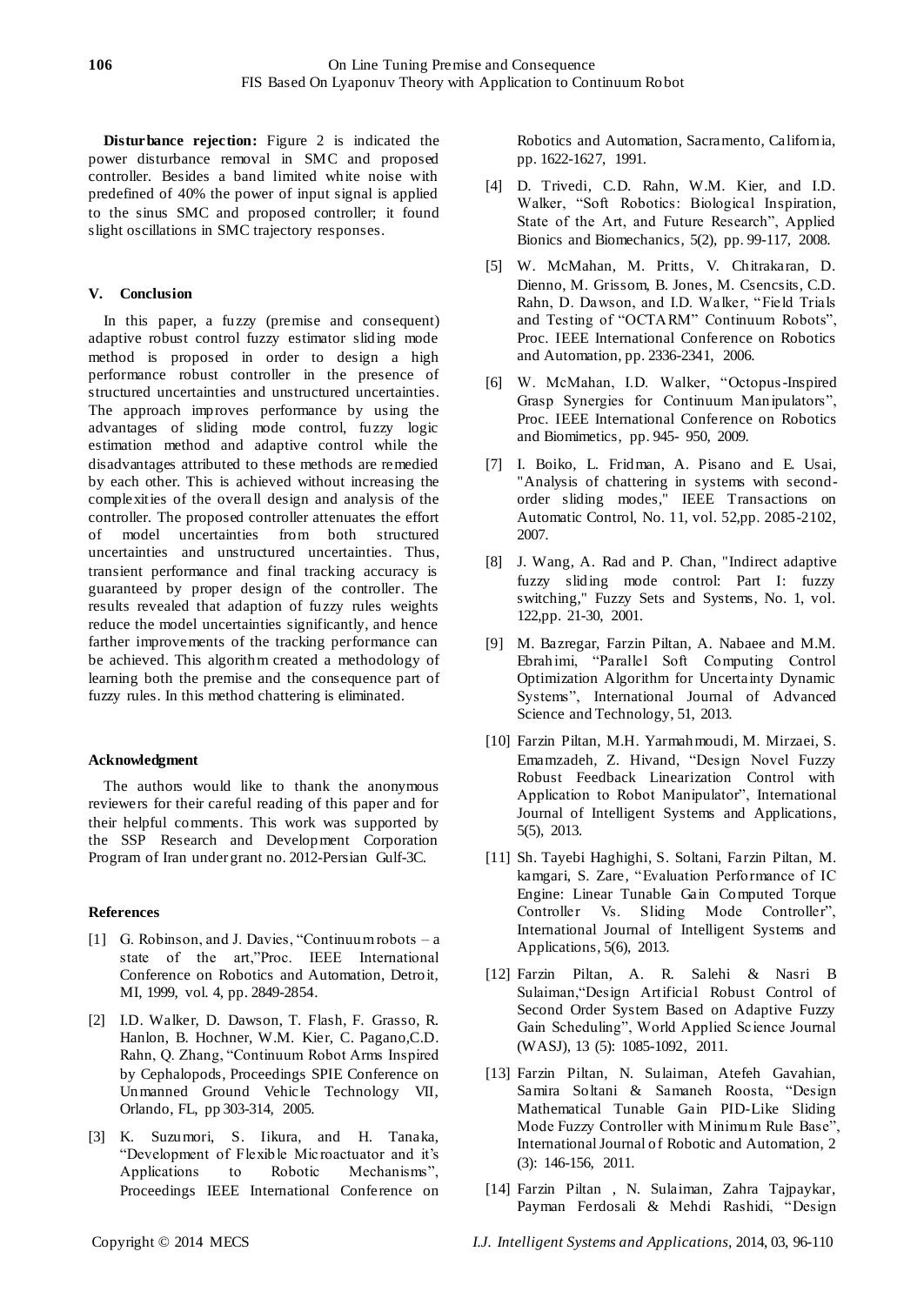Artificial Nonlinear Robust Controller Based on CTLC and FSMC with Tunable Gain", International Journal of Robotic and Automation, 2 (3): 205-220, 2011.

- [15] Farzin Piltan, Mohammad Mansoorzadeh, Saeed Zare, Fatemeh Shahriarzadeh, Mehdi Akbari, ―Artificial tune of fuel ratio: Design a novel siso fuzzy backstepping adaptive variable structure control", International Journal of Electrical and Computer Engineering (IJECE), 3 (2): 183-204, 2013.
- [16] Farzin Piltan, M. Bazregar, M. Kamgari, M. Akbari, M. Piran, "Adjust the fuel ratio by high impact chattering free sliding methodology with application to automotive engine", International Journal of Hybrid Information Technology (IJHIT), 6 (1): 13-24, 2013.
- [17] Shahnaz Tayebi Haghighi, S. Soltani, Farzin Piltan, M. Kamgari, S. Zare, "Evaluation Performance of IC Engine: linear tunable gain computed torque controller Vs. Sliding mode controller", I. J. Intelligent system and application, 6 (6): 78-88, 2013.
- [18] Farzin Piltan, N. Sulaiman, Payman Ferdosali & Iraj Assadi Talooki, "Design Model Free Fuzzy Sliding Mode Control: Applied to Internal Combustion Engine", International Journal of Engineering, 5 (4):302-312, 2011.
- [19] Farzin Piltan, N. Sulaiman, A. Jalali & F. Danesh Narouei, "Design of Model Free Adaptive Fuzzy Computed Torque Controller: Applied to Nonlinear Second Order System", International Journal of Robotics and Automation, 2 (4):245-257, 2011.
- [20] A. Jalali, Farzin Piltan, M. Keshtgar, M. Jalali, ―Colonial Competitive Optimization Sliding Mode Controller with Application to Robot Manipulator", International Journal of Intelligent Systems and Applications, 5(7), 2013.
- [21] Farzin Piltan, Amin Jalali, N. Sulaiman, Atefeh Gavahian & Sobhan Siamak, "Novel Artificial Control of Nonlinear Uncertain System: Design a Novel Modified PSO SISO Lyapunov Based Fuzzy Sliding Mode Algorithm", International Journal of Robotics and Automation, 2 (5): 298- 316, 2011.
- [22] Farzin Piltan, N. Sulaiman, Iraj Asadi Talooki & Payman Ferdosali, "Control of IC Engine: Design a Novel MIMO Fuzzy Backstepping Adaptive Based Fuzzy Estimator Variable Structure Control", International Journal of Robotics and Automation, 2 (5):360-380, 2011.
- [23] Farzin Piltan, N. Sulaiman, S.Soltani, M. H. Marhaban & R. Ramli, "An Adaptive Sliding Surface Slope Adjustment in PD Sliding Mode Fuzzy Control For Robot Manipulator",

International Journal of Control and Automation, 4 (3): 65-76, 2011.

- [24] Farzin Piltan, N. Sulaiman, Mehdi Rashidi, Zahra Tajpaikar & Payman Ferdosali, "Design and Implementation of Sliding Mode Algorithm: Applied to Robot Manipulator-A Review", International Journal of Robotics and Automation, 2 (5):265-282, 2011.
- [25] Farzin Piltan, N. Sulaiman , Arash Zargari, Mohammad Keshavarz & Ali Badri, "Design PID-Like Fuzzy Controller with Minimum Rule Base and Mathematical Proposed On-line Tunable Gain: Applied to Robot Manipulator", International Journal of Artificial Intelligence and Expert System, 2 (4):184-195, 2011.
- [26] Farzin Piltan, SH. Tayebi HAGHIGHI, N. Sulaiman, Iman Nazari & Sobhan Siamak, ―Artificial Control of PUMA Robot Manipulator: A-Review of Fuzzy Inference Engine and Application to Classical Controller", International Journal of Robotics and Automation, 2 (5):401-425, 2011.
- [27] A. Salehi, Farzin Piltan, M. Mousavi, A. Khajeh, M. R. Rashidian, "Intelligent Robust Feed-forward Fuzzy Feedback Linearization Estimation of PID Control with Application to Continuum Robot", International Journal of Information Engineering and Electronic Business, 5(1), 2013.
- [28] Farzin Piltan, N. Sulaiman & I.AsadiTalooki, ―Evolutionary Design on-line Sliding Fuzzy Gain Scheduling Sliding Mode Algorithm: Applied to Internal Combustion Engine", International Journal of Engineering Science and Technology, 3 (10):7301-7308, 2011.
- [29] Farzin Piltan, Nasri B Sulaiman, Iraj Asadi Talooki & Payman Ferdosali, "Designing On-Line Tunable Gain Fuzzy Sliding Mode Controller Using Sliding Mode Fuzzy Algorithm: Applied to Internal Combustion Engine" World Applied Science Journal (WASJ), 15 (3): 422-428, 2011.
- [30] Farzin Piltan, M.J. Rafaati, F. Khazaeni, A. Hosainpour, S. Soltani, "A Design High Impact Lyapunov Fuzzy PD-Plus-Gravity Controller with Application to Rigid Manipulator", International Journal of Information Engineering and Electronic Business, 5(1), 2013.
- [31] A. Jalali, Farzin Piltan, A. Gavahian, M. Jalali, M. Adibi, "Model-Free Adaptive Fuzzy Sliding Mode Controller Optimized by Particle Swarm for Robot manipulator", International Journal of Information Engineering and Electronic Business, 5(1), 2013.
- [32] Farzin Piltan, N. Sulaiman, Payman Ferdosali, Mehdi Rashidi & Zahra Tajpeikar, "Adaptive MIMO Fuzzy Compensate Fuzzy Sliding Mode Algorithm: Applied to Second Order Nonlinear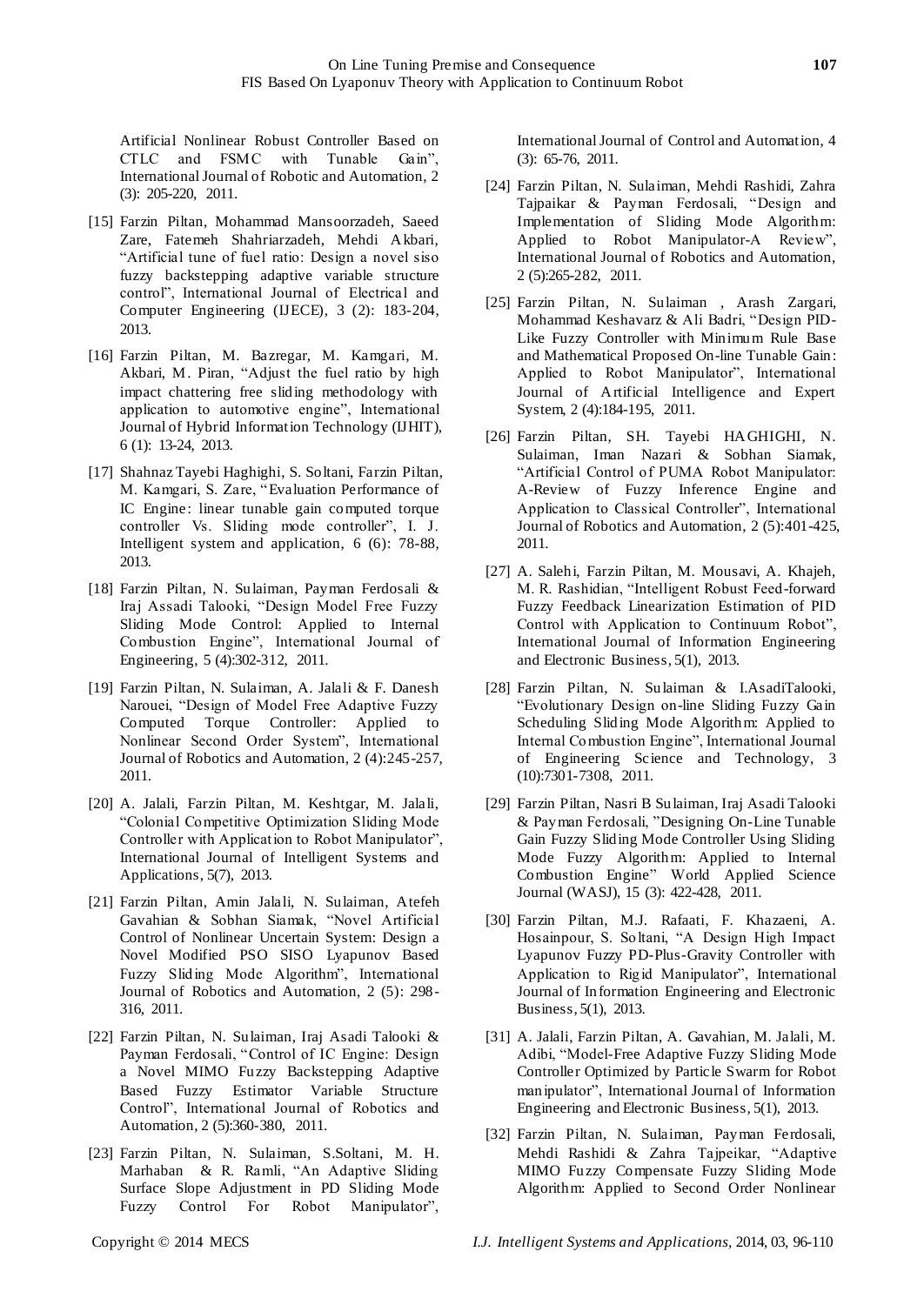System", International Journal of Engineering, 5 (5): 380-398, 2011.

- [33] Farzin Piltan, N. Sulaiman, Hajar Nasiri, Sadeq Allahdadi & Mohammad A. Bairami, "Novel Robot Manipulator Adaptive Artificial Control: Design a Novel SISO Adaptive Fuzzy Sliding Algorithm Inverse Dynamic Like Method", International Journal of Engineering, 5 (5): 399- 418, 2011.
- [34] Farzin Piltan, N. Sulaiman, Sadeq Allahdadi, Mohammadali Dialame & Abbas Zare, "Position Control of Robot Manipulator: Design a Novel SISO Adaptive Sliding Mode Fuzzy PD Fuzzy Sliding Mode Control", International Journal of Artificial Intelligence and Expert System, 2 (5):208-228, 2011.
- [35] M. M. Ebrahimi, Farzin Piltan, M. Bazregar and A.R. Nabaee "Intelligent Robust Fuzzy-Parallel Optimization Control of a Continuum Robot Manipulator", International Journal of Control and Automation, 6(3), 2013.
- [36] Farzin Piltan, M.A. Bairami, F. Aghayari, M.R. Rashidian, "Stable Fuzzy PD Control with Parallel Sliding Mode Compensation with Application to Rigid Manipulator", International Journal of Information Technology and Computer Science, 5(7), 2013.
- [37] Farzin Piltan, N. Sulaiman, Samaneh Roosta, Atefeh Gavahian & Samira Soltani, "Evolutionary Design of Backstepping Artificial Sliding Mode Based Position Algorithm: Applied to Robot Manipulator", International Journal of Engineering, 5 (5):419-434, 2011.
- [38] Farzin Piltan, N. Sulaiman, Amin Jalali, Sobhan Siamak & Iman Nazari, "Control of Robot Manipulator: Design a Novel Tuning MIMO Fuzzy Backstepping Adaptive Based Fuzzy Estimator Variable Structure Control", International Journal of Control and Automation, 4 (4):91-110, 2011.
- [39] Farzin Piltan, N. Sulaiman, Atefeh Gavahian, Samaneh Roosta & Samira Soltani, "On line [Tuning Premise and Consequence FIS: Design](http://www.cscjournals.org/csc/manuscriptinfo.php?ManuscriptCode=67.68.76.59.39.47.49.104&JCode=IJRA&EJCode=66.67.75.58.105&Volume=2&Issue=5)  [Fuzzy Adaptive Fuzzy Sliding Mode Controller](http://www.cscjournals.org/csc/manuscriptinfo.php?ManuscriptCode=67.68.76.59.39.47.49.104&JCode=IJRA&EJCode=66.67.75.58.105&Volume=2&Issue=5)  Based on Lyaponuv Theory", International Journal of Robotics and Automation, 2 (5):381-400, 2011.
- [40] Farzin Piltan, N. Sulaiman, Samira Soltani, Samaneh Roosta & Atefeh Gavahian, "Artificial [Chattering Free on-line Fuzzy Sliding Mode](http://www.cscjournals.org/csc/manuscriptinfo.php?ManuscriptCode=68.69.64.40.46.44.44.103&JCode=IJE&EJCode=70.71.66.101&Volume=5&Issue=5)  [Algorithm for Uncertain System:](http://www.cscjournals.org/csc/manuscriptinfo.php?ManuscriptCode=68.69.64.40.46.44.44.103&JCode=IJE&EJCode=70.71.66.101&Volume=5&Issue=5) Applied in Robot Manipulator", International Journal of Engineering, 5 (5):360-379, 2011.
- [41] Farzin Piltan, F. ShahryarZadeh ,M. Mansoorzadeh ,M. kamgari, S. Zare, "Robust Fuzzy PD Method with Parallel Computed Fuel Ratio Estimation Applied to Automotive Engine

"International Journal of Intelligent Systems and Applications, 5(8), 2013.

- [42] Farzin Piltan, Sadeq Allahdadi, Mohammad A.Bairami & Hajar Nasiri, "Design Auto Adjust Sliding Surface Slope: Applied to Robot Manipulator", International Journal of Robotics and Automation, 3 (1):27-44, 2011.
- [43] Farzin Piltan, Mohammadali Dialame, Abbas Zare & Ali Badri, "Design Novel Lookup Table Changed Auto Tuning FSMC:Applied to Robot Manipulator", International Journal of Engineering, 6 (1):25-41, 2012.
- [44] Farzin Piltan, M. Keshavarz, A. Badri & A. Zargari, "Design Novel Nonlinear Controller Applied to RobotManipulator: Design New Feedback Linearization Fuzzy Controller with Minimum Rule Base Tuning Method", International Journal of Robotics and Automation, 3 (1):1-12, 2012.
- [45] Farzin Piltan, Mohammad A.Bairami, Farid Aghayari & Sadeq Allahdadi, "Design Adaptive Artificial Inverse Dynamic Controller: Design Sliding Mode Fuzzy Adaptive New Inverse Dynamic Fuzzy Controller", International Journal of Robotics and Automation, (1):13-26, 2012.
- [46] Farzin Piltan, Sadeq Allahdadi, Mohammad A.Bairami & Hajar Nasiri, "Design Auto Adjust Sliding Surface Slope: Applied to Robot Manipulator", International Journal of Robotics and Automation, 3 (1):27-44, 2012.
- [47] Farzin Piltan, F. Aghayari, M. Rashidian & M. Shamsodini, "A New Estimate Sliding Mode Fuzzy Controller for RoboticManipulator", International Journal of Robotics and Automation, 3 (1):45-60, 2012
- [48] Farzin Piltan, Iman Nazari, Sobhan Siamak, Payman Ferdosali, "Methodology of FPGA-Based Mathematical error-Based Tuning Sliding Mode Controller", International Journal of Control and Automation, 5(1), 89-118, 2012.
- [49] Farzin Piltan, Bamdad Boroomand, Arman Jahed & Hossein Rezaie, "Methodology of Mathematical Error-Based Tuning Sliding Mode Controller", International Journal of Engineering, 6 (2):96-117, 2012.
- [50] Farzin Piltan, S. Emamzadeh, Z. Hivand, F. Shahriyari & Mina Mirazaei. " PUMA-560 Robot Manipulator Position Sliding Mode Control Methods Using MATLAB/SIMULINK and Their Integration into Graduate/Undergraduate Nonlinear Control, Robotics and MATLAB Courses", International Journal of Robotics and Automation, 3(3):106-150, 2012.
- [51] Farzin Piltan, A. Hosainpour, E. Mazlomian, M.Shamsodini, M.H Yarmahmoudi. "Online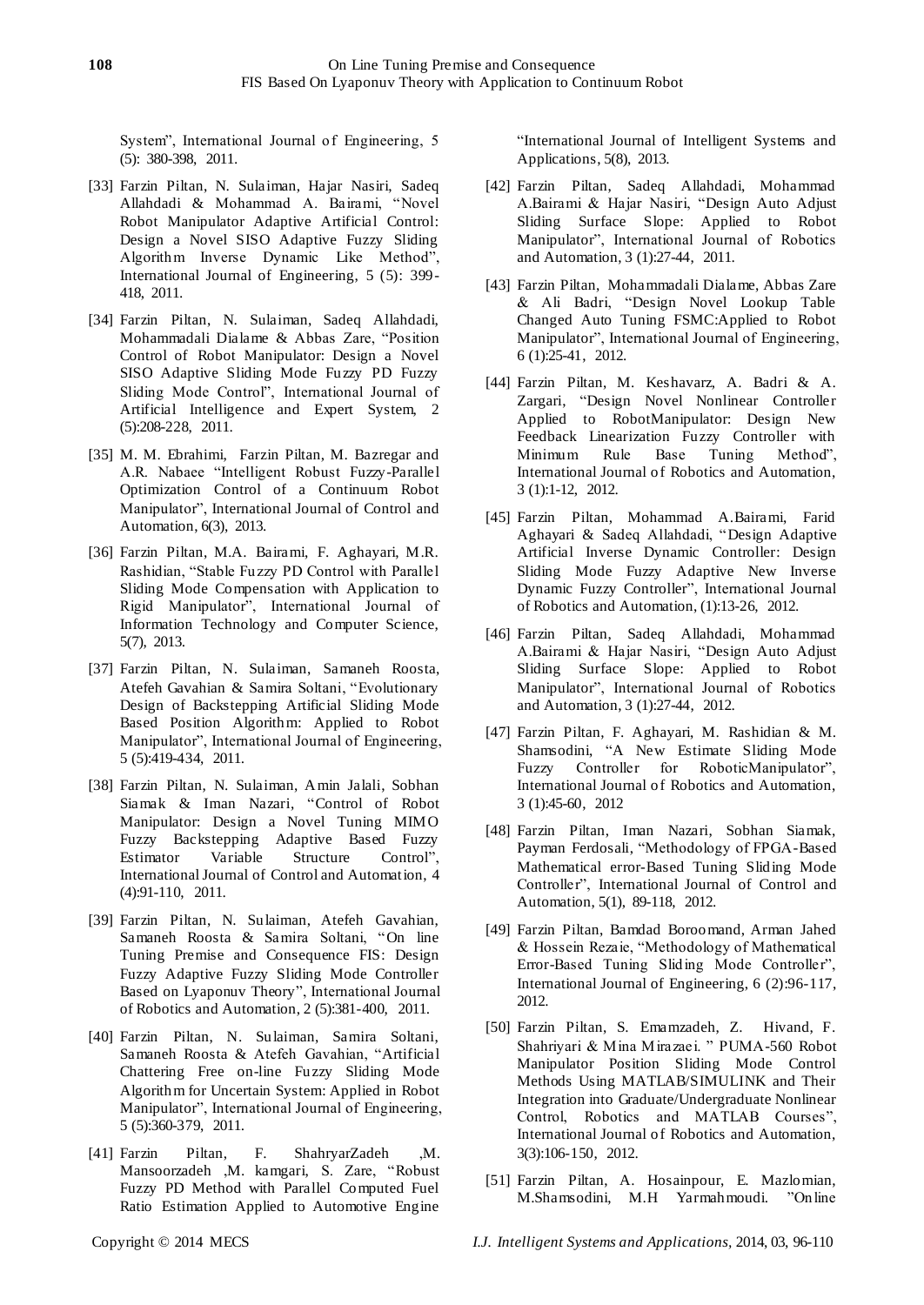Tuning Chattering Free Sliding Mode Fuzzy Control Design: Lyapunov Approach", International Journal of Robotics and Automation, 3(3):77-105, 2012.

- [52] Farzin Piltan, J. Meigolinedjad, S. Mehrara, S. Rahmdel. "Evaluation Performance of  $2<sup>nd</sup>$  Order Nonlinear System: Baseline Control Tunable Gain Sliding Mode Methodology", International Journal of Robotics and Automation, 3(3): 192-211, 2012.
- [53] Farzin Piltan, Sajad Rahmdel, Saleh Mehrara, Reza Bayat , "Sliding Mode Methodology Vs. Computed Torque Methodology Using MATLAB/SIMULINK and Their Integration into Graduate Nonlinear Control Courses" International Journal of Engineering, 6(3): 142-177, 2012.
- [54] Farzin Piltan, Hossein Rezaie, Bamdad Boroomand, Arman Jahed. Backstepping on-line Tuning Feedback Linearization Control Applied to IC Engine", International Journal of Advance Science and Technology, 11:40-22, 2012.
- [55] Farzin Piltan, S. Siamak, M.A. Bairami and I. Nazari. " Gradient Descent Optimal Chattering Free Sliding Mode Fuzzy Control Design: Lyapunov Approach", International Journal of Advanced Science and Technology, 43: 73-90, 2012.
- [56] Farzin Piltan, M.R. Rashidian, M. Shamsodini and S. Allahdadi. " Effect of Rule Base on the Fuzzy-Based Tuning Fuzzy Sliding Mode Controller: Applied to  $2^{nd}$  Order Nonlinear System", International Journal of Advanced Science and Technology, 46:39-70, 2012.
- [57] Farzin Piltan, A. Jahed, H. Rezaie and B. Boroomand. "Methodology of Robust Linear Online High Speed Tuning for Stable Sliding Mode Controller: Applied to Nonlinear System", International Journal of Control and Automation, 5(3): 217-236, 2012.
- [58] Farzin Piltan, R. Bayat, S. Mehara and J. Meigolinedjad. "GDO Artificial Intelligence-Based Switching PID Baseline Feedback Linearization Method: Controlled PUMA Workspace‖, International Journal of Information Engineering and Electronic Business, 5: 17-26, 2012.
- [59] Farzin Piltan, B. Boroomand, A. Jahed and H. Rezaie. "Performance-Based Adaptive Gradient Descent Optimal Coefficient Fuzzy Sliding Mode Methodology", International Journal of Intelligent Systems and Applications, 11: 40-52 2012.
- [60] Farzin Piltan, S. Mehrara, R. Bayat and S. Rahmdel. " Design New Control Methodology of Industrial Robot Manipulator: Sliding Mode

Baseline Methodology", International Journal of Hybrid Information Technology, 5(4):41-54, 2012.

- [61] Farzin Piltan, Shahnaz Tayebi Haghighi, "Design Gradient Descent Optimal Sliding Mode Control of Continuum Robots", International Journal of Robotics and Automation, 1(4): 175-189, 2012.
- [62] Farzin Piltan, A. Nabaee, M.M. Ebrahimi, M. Bazregar, "Design Robust Fuzzy Sliding Mode Control Technique for Robot Manipulator Systems with Modeling Uncertainties", International Journal of Information Technology and Computer Science, 5(8), 2013.

# **Authors' Profiles**



**Narges Gholami mozafari** is currently working as a co researcher in Control and Robotic Lab at the institute of advance science and technology, SSP Research Center. Her current research interests are in the area of nonlinear control, artificial control systems and robotics.



**Farzin Piltan** was born on 1975, Shiraz, Iran. In 2004 he is jointed as a senior researcher to the Control and Robotic Lab at the institute of advance science and technology, SSP Research Center. In addition to 7 textbooks, Farzin Piltan is the main

author of more than 90 scientific papers in refereed journals. He is editorial review board member for ‗*international journal of control and automation (IJCA)*, Australia, ISSN: 2005-4297; ‗*International Journal of Intelligent System and Applications (IJISA)*', Hong Kong, ISSN: 2074-9058; ‗*IAES international journal of robotics and automation,* Malaysia, ISSN: 2089-4856; *'International Journal of Reconfigurable and Embedded Systems*', Malaysia, ISSN: 2089-4864. His current research interests are nonlinear control, artificial control system and applied to FPGA, robotics and artificial nonlinear control and IC engine modeling and control.



**Mohammad Shamsodini** is currently working as a co researcher in Control and Robotic Lab at the institute of advance science and technology, SSP Research Center. His current research interests are in the area of nonlinear control,

artificial control systems and robotics.